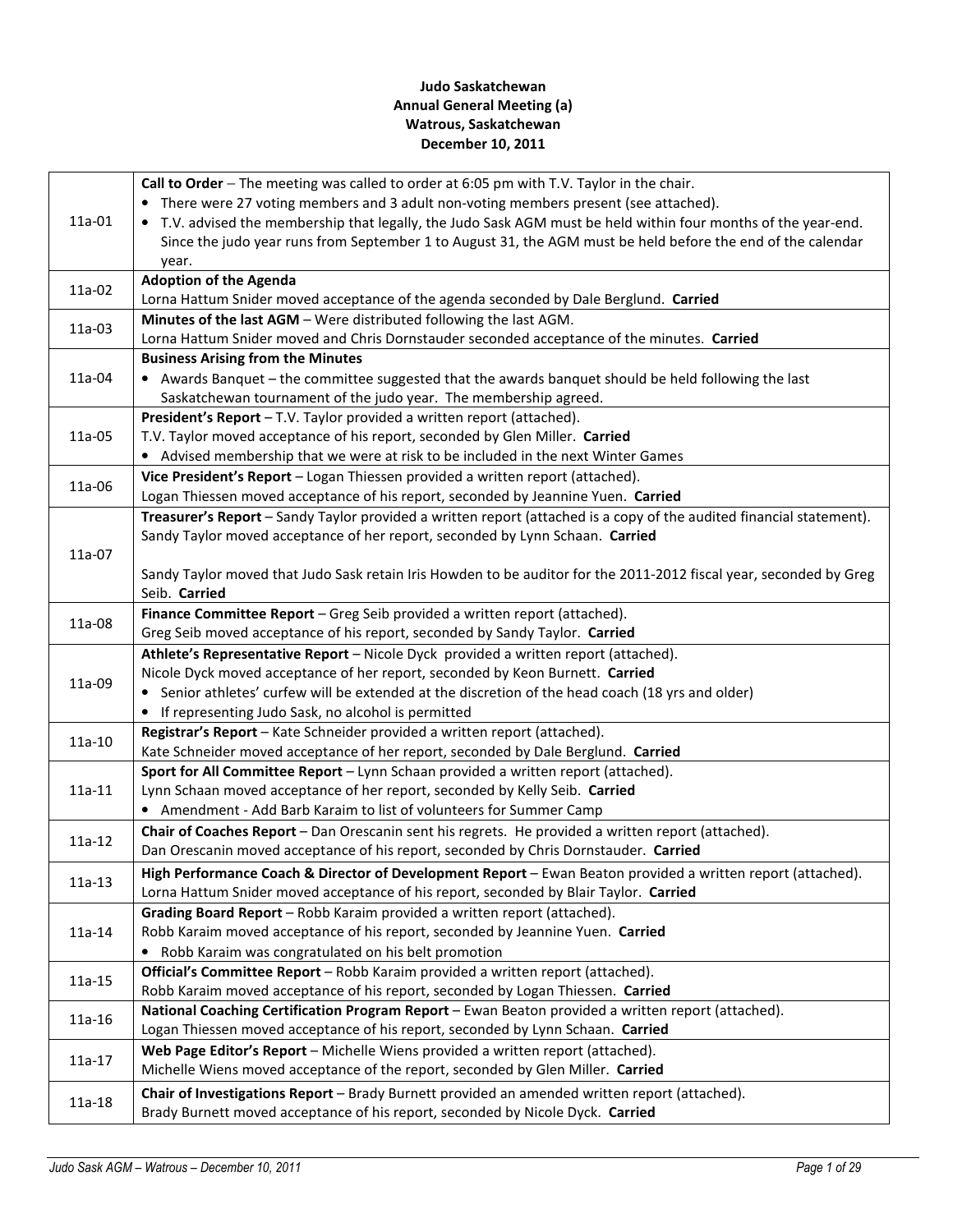| 11a-19   | <b>Election of Officers and Chairperson</b>                                                                                                                                                                                                                                                                                                                                                                                                                                        |  |  |  |  |  |
|----------|------------------------------------------------------------------------------------------------------------------------------------------------------------------------------------------------------------------------------------------------------------------------------------------------------------------------------------------------------------------------------------------------------------------------------------------------------------------------------------|--|--|--|--|--|
|          | • Elections were held in April 2011, therefore there are none required at this time                                                                                                                                                                                                                                                                                                                                                                                                |  |  |  |  |  |
|          | <b>New Business:</b>                                                                                                                                                                                                                                                                                                                                                                                                                                                               |  |  |  |  |  |
|          | <b>Constitutional Amendments</b>                                                                                                                                                                                                                                                                                                                                                                                                                                                   |  |  |  |  |  |
|          | Membership were advised that the following 13 Resolutions were for the purposes of revising wording in the by-<br>laws that should have been changed over the years. Membership were also advised that all resolutions were<br>reviewed by Executive, moved by Greg Seib and Seconded by Sandy Taylor.                                                                                                                                                                             |  |  |  |  |  |
|          | • Resolution #1: Whereas Judo Saskatchewan does not have National Councilors nor internal auditors, be it<br>resolved that ARTICLE V - OFFICERS section 4) Secretary, paragraph a) be amended to delete the words "National<br>Councilors" and "Auditors" and add the word Directors. The amended paragraph would read:<br>a) Give or cause to be given all notices required to be given to Directors, members, and members of the<br>committees;                                  |  |  |  |  |  |
|          | • Resolution #2: Whereas ARTICLE V - OFFICERS section 5) Treasurer, paragraph b) refers to his books, be it<br>resolved that the word his be deleted and replaced with the. The amended section would read:<br>b) Keep or cause to be kept, full and accurate accounts of the receipts and disbursements of funds of the<br>society, and at all reasonable times exhibit the books and accounts to any member.                                                                     |  |  |  |  |  |
|          | • Resolution #3: Whereas Sask Sport no longer has a Sask First Program and Whereas both Sask Sport and Sport<br>Canada have an Excellence Program and the Sask Sport budget reflects Excellence, be it resolved that ARTICLE V -<br>OFFICERS section 8 Chair of Coaches, paragraph b) and h) be amended to delete the word Sask First and replaced<br>with Excellence. The amended section would read:<br>8. Chair of Coaches                                                      |  |  |  |  |  |
|          | a) must have attained the rank of black belt<br>b) responsible for the administration of the Excellence program<br>responsible for the overall development and improvement of our high performance athletes<br>c)<br>selects a coaches committee and submits the names of the committee to the Executive for approval<br>d)<br>chairs the selection committee<br>e)                                                                                                                |  |  |  |  |  |
| $11a-20$ | must submit a proposed budget and yearly plan to the chair of finance<br>f)<br>responsible to ensure a financial statement is submitted after each event<br>g)<br>is responsible for the Excellence budget (may delegate the approval of expenses however retains<br>h)                                                                                                                                                                                                            |  |  |  |  |  |
|          | responsibility for this budget)<br>submits a report to the Annual General meeting<br>i)                                                                                                                                                                                                                                                                                                                                                                                            |  |  |  |  |  |
|          | submits a quarterly report to the Vice-President<br>j)<br>$\mathsf{k}$<br>must attend 2/3 of the tournaments and training sessions                                                                                                                                                                                                                                                                                                                                                 |  |  |  |  |  |
|          | $\vert$<br>has the authority to request the Investing Committee to investigate the conduct of a team member                                                                                                                                                                                                                                                                                                                                                                        |  |  |  |  |  |
|          | Resolution #4: Whereas Sask Sport no longer has a Sport For All budget or program, be it resolved that ARTICLE V<br>- OFFICERS section 9 Chair of Sport for All, and also paragraphs a), c) and f) be amended to remove the words<br>Sport for All and replaced with Participation & Development. The amended section would read:<br>9. Chair of Participation & Development                                                                                                       |  |  |  |  |  |
|          | responsible for the administration of the Participation & Development program<br>a)                                                                                                                                                                                                                                                                                                                                                                                                |  |  |  |  |  |
|          | b) responsible for the overall development and improvement of our grassroots athletes and coaches                                                                                                                                                                                                                                                                                                                                                                                  |  |  |  |  |  |
|          | selects a Participation & Development committee and submits the names of the committee to the<br>C)                                                                                                                                                                                                                                                                                                                                                                                |  |  |  |  |  |
|          | Executive for approval                                                                                                                                                                                                                                                                                                                                                                                                                                                             |  |  |  |  |  |
|          | must submit a proposed budget and yearly plan to the Chair of Finance<br>d)<br>responsible to ensure a financial statement is submitted after each event<br>e)                                                                                                                                                                                                                                                                                                                     |  |  |  |  |  |
|          | is responsible for the Participation & Development budget (may delegate the approval of expenses<br>f)                                                                                                                                                                                                                                                                                                                                                                             |  |  |  |  |  |
|          | however retains responsibility for this budget)<br>submits a report to the Annual General meeting                                                                                                                                                                                                                                                                                                                                                                                  |  |  |  |  |  |
|          | g)<br>submits quarterly reports to the Vice-President<br>h)                                                                                                                                                                                                                                                                                                                                                                                                                        |  |  |  |  |  |
|          | Resolution #5: Whereas ARTICLE V - OFFICERS correctly lists the officers in paragraph 1), the positions listed in<br>$\bullet$<br>paragraph 2) President: 3) Vice-President: 4) Secretary: 5) Treasurer: 6) Chairperson of the Finance Committee:<br>8) Chair of Coaches: 9) Chair of Sport for All: 10) Athletes Representative: are not all officers be it resolved that<br>these paragraphs as amended be moved to ARTICLE IV DIRECTORS, and be numbered 3) President: 4) Vice- |  |  |  |  |  |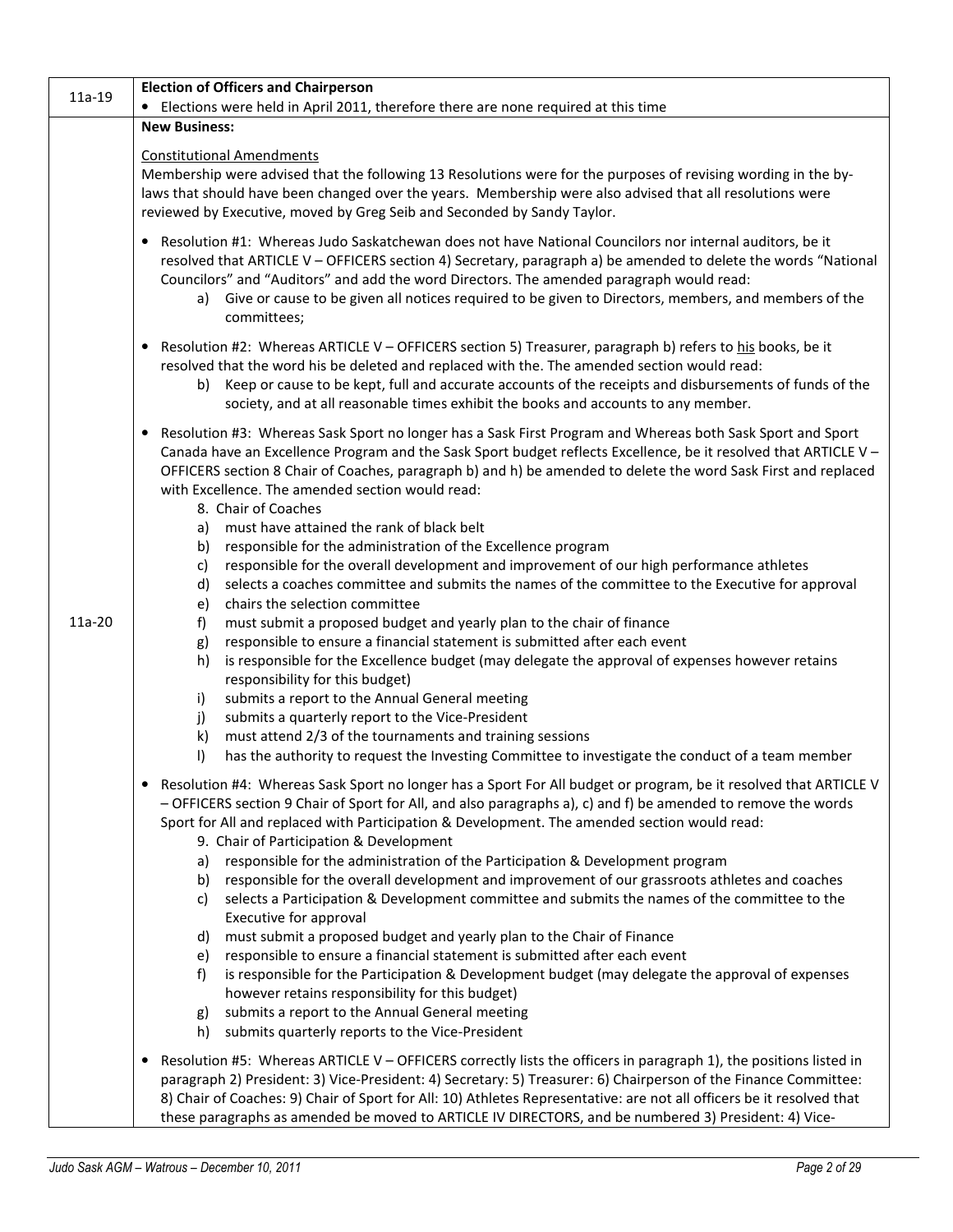| President: 5) Secretary: 6) Treasurer: 7) Chairperson of the Finance Committee: 8) Chair of Coaches: 9) Chair of<br>Sport for All: 11) Athletes Representative:                                                                                                                                                                                                                                                                                                                                                                                                                                                                                                                                                                                                                                                                                                                                                                                                                                                                                                                                                                                                                                                                                 |
|-------------------------------------------------------------------------------------------------------------------------------------------------------------------------------------------------------------------------------------------------------------------------------------------------------------------------------------------------------------------------------------------------------------------------------------------------------------------------------------------------------------------------------------------------------------------------------------------------------------------------------------------------------------------------------------------------------------------------------------------------------------------------------------------------------------------------------------------------------------------------------------------------------------------------------------------------------------------------------------------------------------------------------------------------------------------------------------------------------------------------------------------------------------------------------------------------------------------------------------------------|
| Resolution #6: WHEREAS the Duties of Director have been approved but are not included in the By-laws be it<br>٠<br>resolved that the following be included as paragraph 10) Director:<br>attends all Executive meetings with full voice and the right to vote<br>a)<br>is available to serve on committees<br>b)<br>learns about the administration of Judo Saskatchewan (mainly for the Director without portfolio)<br>c)                                                                                                                                                                                                                                                                                                                                                                                                                                                                                                                                                                                                                                                                                                                                                                                                                      |
| Resolution #7: If Resolution #4 and #5 are accepted be it resolved that ARTICLE V - OFFICERS paragraphs 3<br>٠<br>through 12 be renumbered to indicate 12 through 21.                                                                                                                                                                                                                                                                                                                                                                                                                                                                                                                                                                                                                                                                                                                                                                                                                                                                                                                                                                                                                                                                           |
| Resolution #8: If Resolution #4 and #5 are accepted be it resolved that ARTICLE VI - DIRECTORS be amended to<br>delete paragraphs 2) President: 3) Vice-President: 4) Secretary: 5) Treasurer: 6) Chairperson of the Finance<br>Committee: 8) Chair of Coaches: 9) Chair of Sport for All: 10) Athletes Representative and paragraph 11) Terms of<br>Office. Be it further resolved that paragraph 7) be renumbered paragraph 2 and paragraph 12 through 15 be<br>renumbered 3 through 6.                                                                                                                                                                                                                                                                                                                                                                                                                                                                                                                                                                                                                                                                                                                                                       |
| Resolution #9: WHEREAS the Non Profit Corporations ACT 1995 in DIVISION XIII section 149(1) requires the<br>Annual General Meeting to appoint the auditor be it resolved that ARTICLE viii - FINANCES section 2 be amended<br>in the first sentence to read. The annual general meeting shall appoint an auditor to audit the accounts of the<br>society. WHEREAS it is the responsibility of the Corporation not the Auditor to file a copy with the members and<br>the Corporations Division be it further resolved that the second sentence be amended to read: The Directors<br>shall provide a copy of the audit report and financial statements to the members at each annual general meeting,<br>and shall also file such reports and statements with the Director of the Corporations Division as required by the<br>Act. ARTICLE VIII - FINANCES section 2 shall now read:<br>The annual general meeting shall appoint an auditor to audit the accounts of the society. The Directors shall<br>provide a copy of the audit report and financial statements to the members at each annual general<br>meeting, and shall also file such reports and statements with the Director of the Corporations Division as<br>required by the Act. |
| Resolution #10: WHEREAS ARTICLE VIII - FINANCES section 5 in reference to the section of the act is inconsistent<br>٠<br>with the Act be it resolved that the reference to Division XTV, Article 171 be amended to read Division XIV Article<br>176.                                                                                                                                                                                                                                                                                                                                                                                                                                                                                                                                                                                                                                                                                                                                                                                                                                                                                                                                                                                            |
| Resolution #11: WHEREAS ARTICLE VI - GENERAL MEETINGS AND ELECTIONS section 3) paragraph iii) in<br>٠<br>reference to the section of the act is inconsistent with the Act be it resolved that the reference to S.129(3) of the<br>Act be amended to read S.133(3) of the Act.                                                                                                                                                                                                                                                                                                                                                                                                                                                                                                                                                                                                                                                                                                                                                                                                                                                                                                                                                                   |
| • Resolution #12: WHEREAS ARTICLE IX - ARBITRATION paragraph 1) in reference to the section of the act is<br>inconsistent with the Act be it resolved that the reference to Division XIV) of the Act be amended to read Division<br>XVIII of the Act.                                                                                                                                                                                                                                                                                                                                                                                                                                                                                                                                                                                                                                                                                                                                                                                                                                                                                                                                                                                           |
| Resolution #13: WHEREAS the By-Laws of Saskatchewan Kodokan Black Belt Association INC. have been<br>٠<br>amended at this meeting be it resolved that the effective date in ARTICLE I - DEFINITION section 3 be amended to<br>read:<br>3) Effective date:<br>These by-laws shall come into effect upon their approval at the Annual General meeting of Judo<br>Saskatchewan of December 10, 2011, and shall supersede any and all previous by-laws of the society.                                                                                                                                                                                                                                                                                                                                                                                                                                                                                                                                                                                                                                                                                                                                                                              |
| <b>Calendar of Events Future Process</b><br>The membership were advised that the following process would be used to determine future Saskatchewan<br>tournaments:<br>The President & High Performance Coach will compile a calendar of events for key judo events across Canada<br>٠<br>The Coaches Committee will determine which tournaments are best for athletes' development<br>٠<br>The President & High Performance Coach will determine the best Saskatchewan Tournament dates, which will be<br>sent out to the membership. Clubs will apply to Executive to host tournaments indicating which date they would                                                                                                                                                                                                                                                                                                                                                                                                                                                                                                                                                                                                                         |
| like.<br>There will be a total of 5 official tournaments: 4 provincial tournaments that clubs can submit applications for                                                                                                                                                                                                                                                                                                                                                                                                                                                                                                                                                                                                                                                                                                                                                                                                                                                                                                                                                                                                                                                                                                                       |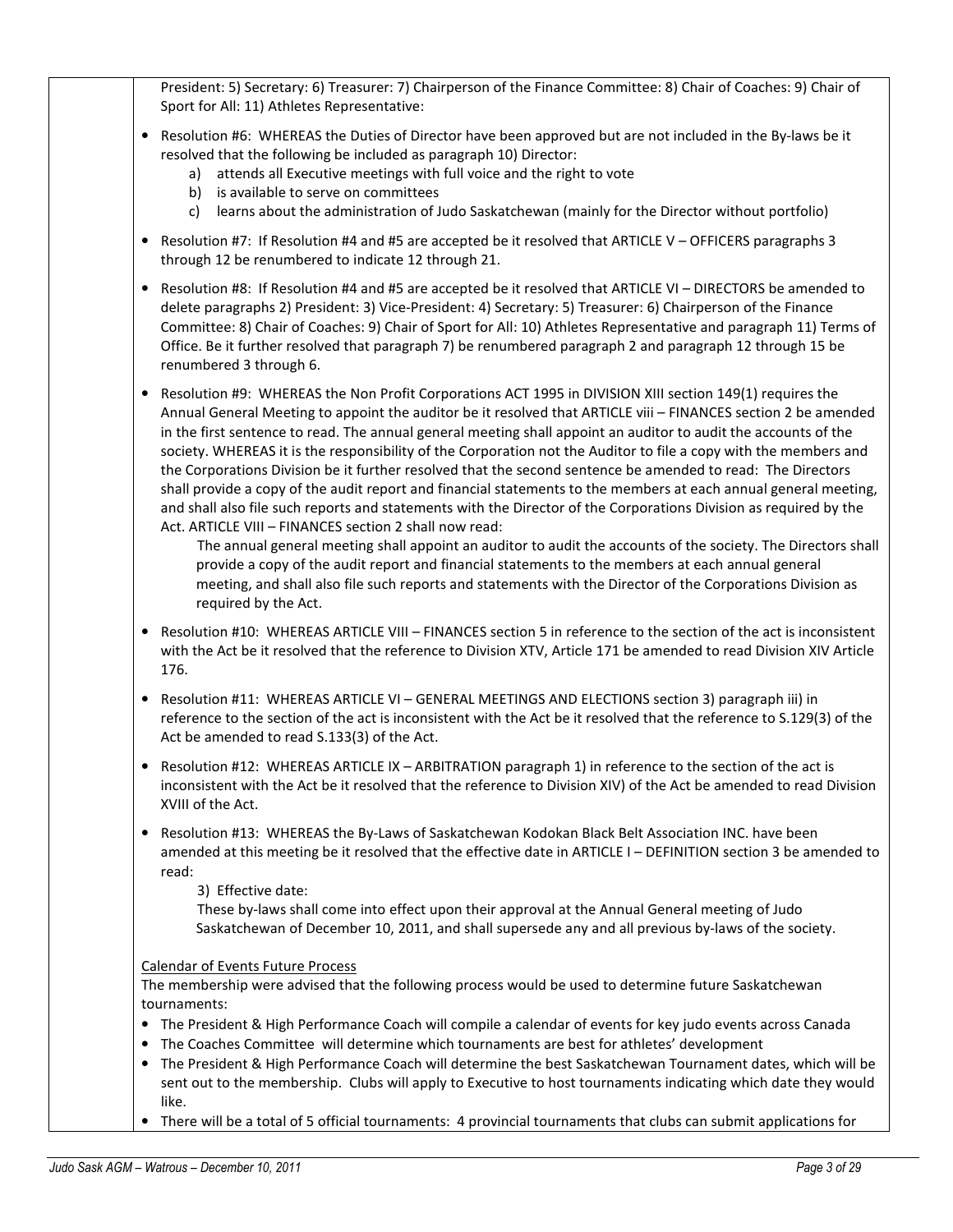|          | hosting, and the Sask Open. In addition to these tournaments, clubs are welcome to host regional tournaments.<br>• The Executive will assign host communities for the tournaments in July of each year and will advise membership.<br>Suggested that club administrators discuss and negotiate hosting community<br>Once dates have been set, kata clinics, grading, etc. dates should be provided as soon as possible.<br>All tournaments must be sanctioned. Executive will provide a template |
|----------|--------------------------------------------------------------------------------------------------------------------------------------------------------------------------------------------------------------------------------------------------------------------------------------------------------------------------------------------------------------------------------------------------------------------------------------------------------------------------------------------------|
|          | Other Items from the Floor                                                                                                                                                                                                                                                                                                                                                                                                                                                                       |
|          | Question: If a judo member is under the age of majority, can parents vote in their place? No                                                                                                                                                                                                                                                                                                                                                                                                     |
|          | Coaching on Sidelines – queried as to whether Judo Sask will be implementing new IJF rules. Response: Judo<br>Saskatchewan will follow all IJF rules that govern tournaments - officials will enforce officials                                                                                                                                                                                                                                                                                  |
|          | Winter Camp - everyone encouraged to promote this to club members. To date 40 spots are still open. Grants<br>are available from Lynn Schaan. Discussed possibility of moving the camp to over winter break.                                                                                                                                                                                                                                                                                     |
| $11a-21$ | Date and Location of Next Annual General Meeting. It was moved by Sandy Taylor that the next AGM be held on<br>November 17, 2012, in Saskatoon. Seconded by Chris Dornstauder. Carried                                                                                                                                                                                                                                                                                                           |
| $11a-23$ | Adjournment - Blair Taylor moved that the meeting adjourn at 7:50 pm. Seconded by Lynn Schaan. Carried                                                                                                                                                                                                                                                                                                                                                                                           |

# Attendance - Judo Sask AGM – December 10, 2011

Voting Members

| Name            |                      | Club                 |  |  |
|-----------------|----------------------|----------------------|--|--|
| 1               | T.V. Taylor          | P.A. Kenshukan       |  |  |
| $\overline{2}$  | <b>Sandy Taylor</b>  | P.A. Kenshukan       |  |  |
| 3               | <b>Greg Seib</b>     | Watrous Ju No Ri     |  |  |
| $\overline{4}$  | Logan Thiessen       | <b>Swift Current</b> |  |  |
| 5               | Shane Clark          | Prairie Spirit       |  |  |
| $\overline{6}$  | <b>Wade Clark</b>    | Prairie Spirit       |  |  |
| 7               | <b>Blair Taylor</b>  | P.A. Kenshukan       |  |  |
| 8               | Jeannine Yuen        | Regina Y             |  |  |
| 9               | Marie Berglund       | Bengough             |  |  |
| $\overline{10}$ | Dale Berglund        | Kokuaro-e Bengough   |  |  |
| 11              | Chris Dornstauder    | Regina Y             |  |  |
| $\overline{12}$ | Kate Schneider       | Vibank               |  |  |
| 13              | Lorna Hattum Snider  | Avonhurst            |  |  |
| 14              | Ron Morrison         | Saskatoon Y          |  |  |
| 15              | Gaelan Morrison      | Saskatoon Y          |  |  |
| 16              | Kelly Seib           | Watrous Ju No Ri     |  |  |
| $\overline{17}$ | <b>Brady Burnett</b> | Senshudokan          |  |  |
| 18              | <b>Glen Miller</b>   | Watrous Ju No Ri     |  |  |
| $\overline{19}$ | Ray Martin           | Pense                |  |  |
| 20              | Sean Morrison        | Lloydminster         |  |  |
| 21              | Darryl Potts         | Watrous Ju No Ri     |  |  |
| 22              | John Renouf          | Melfort              |  |  |
| $\overline{23}$ | Jim Wiens            | Moose Jaw            |  |  |
| $\overline{24}$ | Michelle Wiens       | Moose Jaw            |  |  |
| 25              | Nicole Dyck          | Watrous Ju No Ri     |  |  |
| $\overline{26}$ | Keon Burnett         | Moose Jaw            |  |  |
| 27              | Dan Orescanin        | Moose Jaw            |  |  |

Guests

| Name |              | Club                  |
|------|--------------|-----------------------|
|      | Sydney Clark | <b>Prairie Spirit</b> |
|      | Bev Yuen     | Regina Y              |
|      | Ewan Beaton  | Judo Sask             |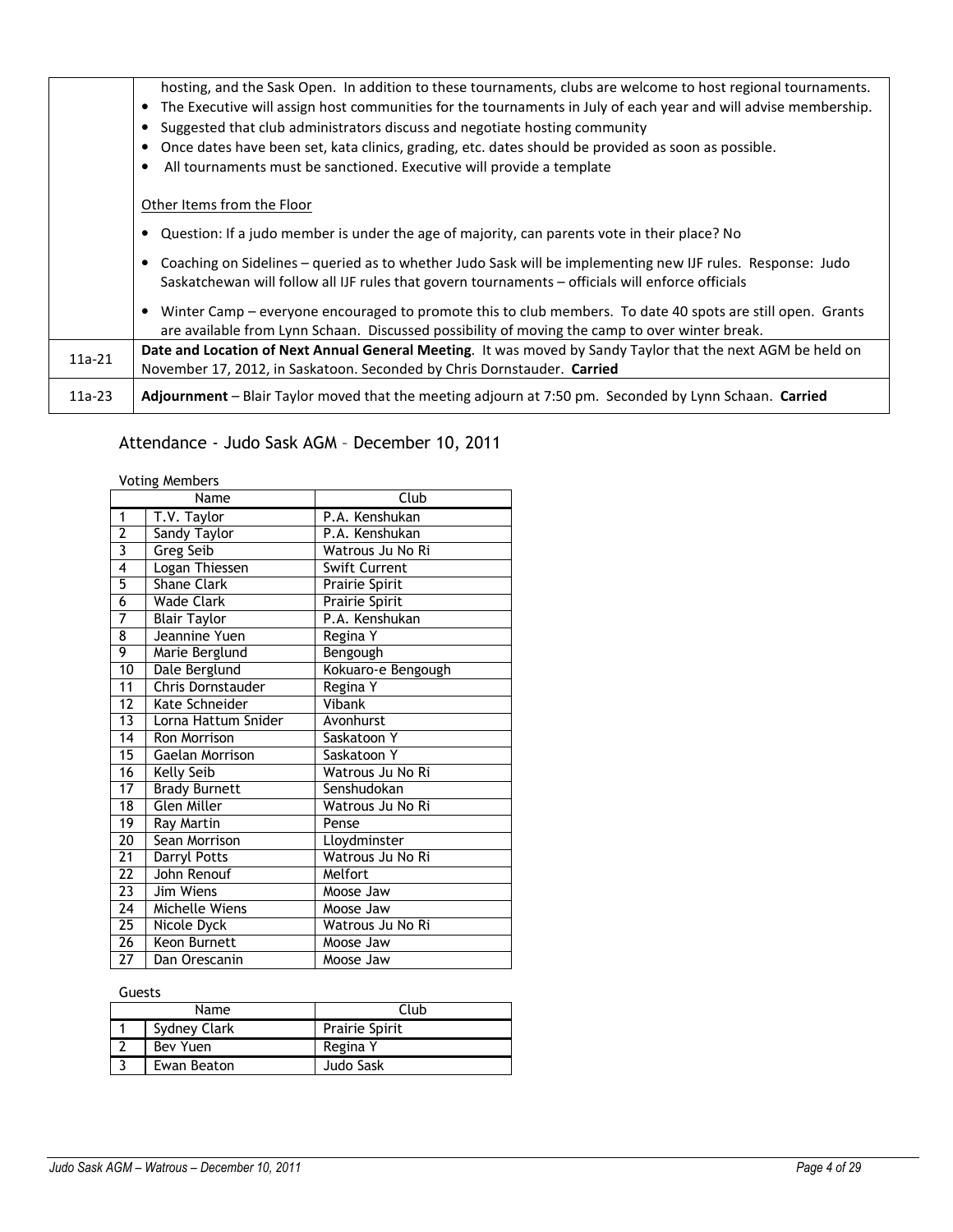# JUDO SASKATCHEWAN ANNUAL GENERAL MEETING Watrous Curling Club (Upper Level) December 10, 2011 – 6:00 pm

- 1. Call to order
- 2. Adoption of the agenda
- 3. Minutes of the last AGM
- 4. Business arising from the minutes
- 5. President's Report
- 6. Vice President's Report
- 7. Treasurer's Report
- 8. Finance Committee Report
- 9. Athlete's Rep. Report
- 10. Registrar's Report
- 11. Sport for all Committee Report
- 12. Chair of Coaches Report
- 13. High Performance Coach & Director of Development Report
- 14. Grading Board Report
- 15. Official's Committee Report
- 16. National Coaching Certification Program Report
- 17. Newsletter/Web Page Editor's Report
- 18. Chair of Investigation Report
- 19. Election of Officers and Chairperson none required……..
- 20. New business
	- Constitutional Amendments
	- Calendar of events future process
	- Items from the floor
- 21. Date and time of next AGM
- 22. Adjournment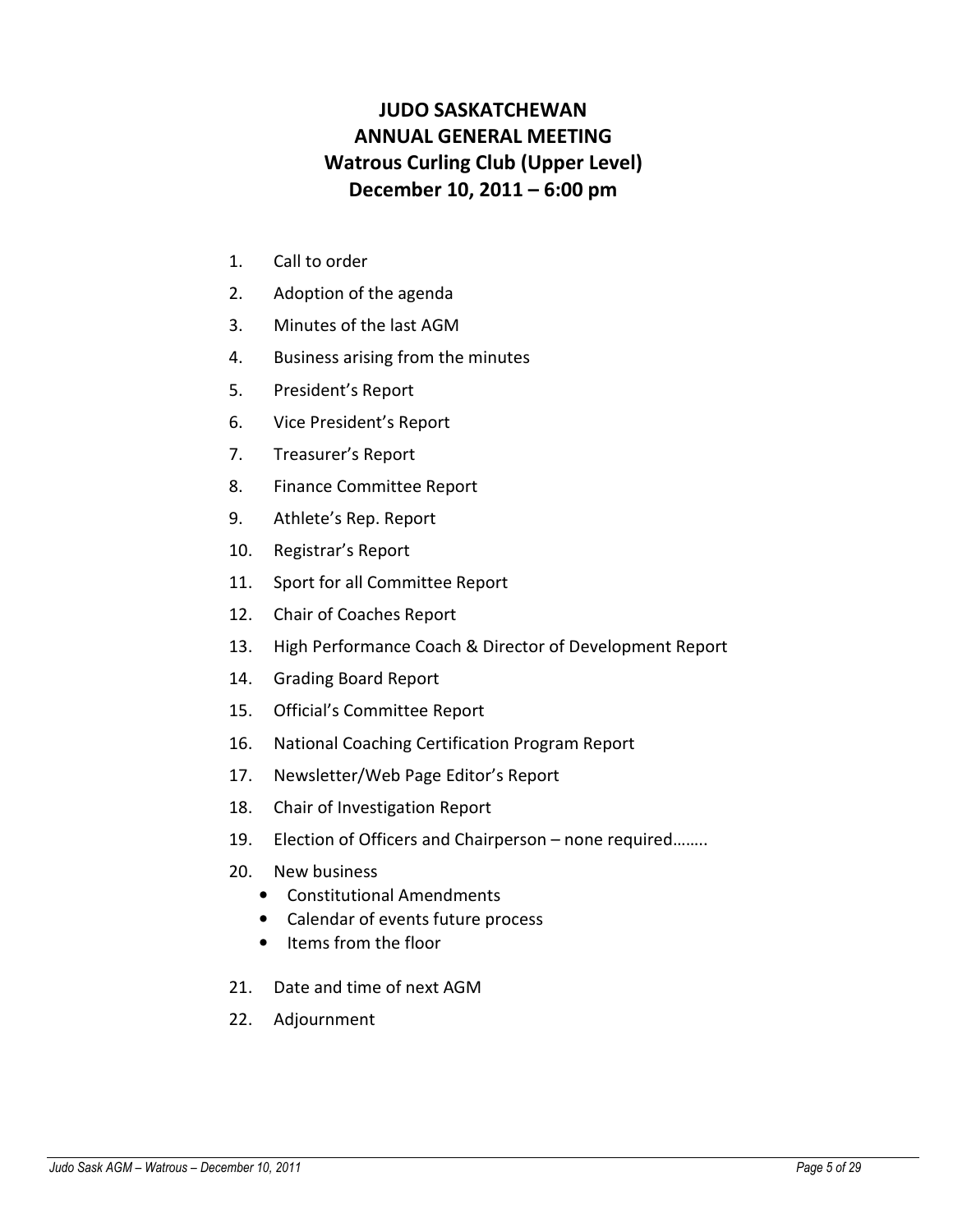# Judo Saskatchewan Annual General Meeting Regina, Saskatchewan April 30, 2011

| 11-01     | Call to Order - The meeting was called to order at 11:25 am with T.V. Taylor in the chair.                                                                    |
|-----------|---------------------------------------------------------------------------------------------------------------------------------------------------------------|
|           | • There were 37 voting members and 1 adult non-voting members present (see attached).                                                                         |
| 11-02     | Adoption of the Agenda -                                                                                                                                      |
|           | • Added 14a - Kata Report                                                                                                                                     |
|           | Allison Council moved acceptance of the agenda seconded by Lorna Hattum-Snider. Carried<br>Minutes of the last AGM - Were distributed following the last AGM. |
| 11-03     | Gloria Thiessen moved and Lorna Hattum-Snider seconded acceptance of the minutes. Carried                                                                     |
| 11-04     | Business Arising from the Minutes - There was no business arising from the minutes                                                                            |
|           | President's Report - T.V. Taylor provided a written report (attached).                                                                                        |
|           | T.V. Taylor moved acceptance of his report, seconded by Allison Council. Carried                                                                              |
|           | • Advised membership that Judo Saskatchewan has received a B Rating from SaskSport - this is the highest score                                                |
|           | received by any sports organization. There were some non-compliant issues that need to be presented to the                                                    |
| 11-05     | membership. We received low scores in:                                                                                                                        |
|           | Officials, Underrepresented program, Aboriginal involvement                                                                                                   |
|           | • Have applied for and received a grant for extraordinary costs                                                                                               |
|           | Have applied for and received a grant for coaching                                                                                                            |
|           | Have received notification from Judo Canada that there will be a fee increase - waiting receipt of formal letter                                              |
|           | Vice President's Report - Logan Thiessen provided a written report (attached).                                                                                |
| 11-06     | Logan Thiessen moved acceptance of his report, seconded by Nancy Filteau. Carried                                                                             |
|           | Treasurer's Report - Sandy Taylor provided a written report (attached is a copy of the audited financial statement).                                          |
|           | Sandy Taylor moved acceptance of her report, seconded by Kelly Seib. Carried                                                                                  |
| 11-07     | • The membership was advised that receipts must be issued for all cash transactions                                                                           |
|           | • All cheques must be made payable to "Judo Saskatchewan"                                                                                                     |
|           | Finance Committee Report - Greg Seib provided a written report (attached).                                                                                    |
| 11-08     | Greg Seib moved acceptance of his report, seconded by Mel Kozlowski. Carried                                                                                  |
| 11-09     | Athlete's Representative Report - Andrew Yuen provided a written report (attached).                                                                           |
|           | Andrew Yuen moved acceptance of his report, seconded by Warren Seib. Carried                                                                                  |
|           | Registrar's Report - Kate Schneider provided a written report (attached).                                                                                     |
|           | Kate Schneider moved acceptance of her report, seconded by Allison Council. Carried                                                                           |
| $11 - 10$ | • Have had 5 more registrations since the date of the report: 4 Pense, 1 Watrous, all mudansha                                                                |
|           | • Ewan presented award to the clubs who increased their membership by 10                                                                                      |
|           | Battleford was recognized for growing their club from 32 members to 53 members<br>$\bullet$                                                                   |
|           | Pense was also recognized for growing their club from 38 members to 51 members                                                                                |
| $11 - 11$ | Sport for All Committee Report - Lynn Schaan provided a written report (attached).                                                                            |
|           | Lynn Schaan moved acceptance of her report, seconded by Ann Walz. Carried                                                                                     |
| $11 - 12$ | Chair of Coaches Report - Dan Orescanin sent his regrets. He provided a written report (attached).                                                            |
|           | T.V. Taylor moved acceptance of his report, seconded by Allison Council. Carried                                                                              |
| $11 - 13$ | High Performance Coach & Director of Development Report - Ewan Beaton provided a written report (attached).                                                   |
|           | Ewan Beaton moved acceptance of his report, seconded by Kate Schneider. Carried                                                                               |
|           | Grading Board Report - Robb Karaim provided a written report (attached).                                                                                      |
| $11 - 14$ | Rob Karaim moved acceptance of his report, seconded by Keon Burnett. Carried                                                                                  |
|           | • Ewan Beaton and Brian Cooke were congratulated on receiving their Godan.                                                                                    |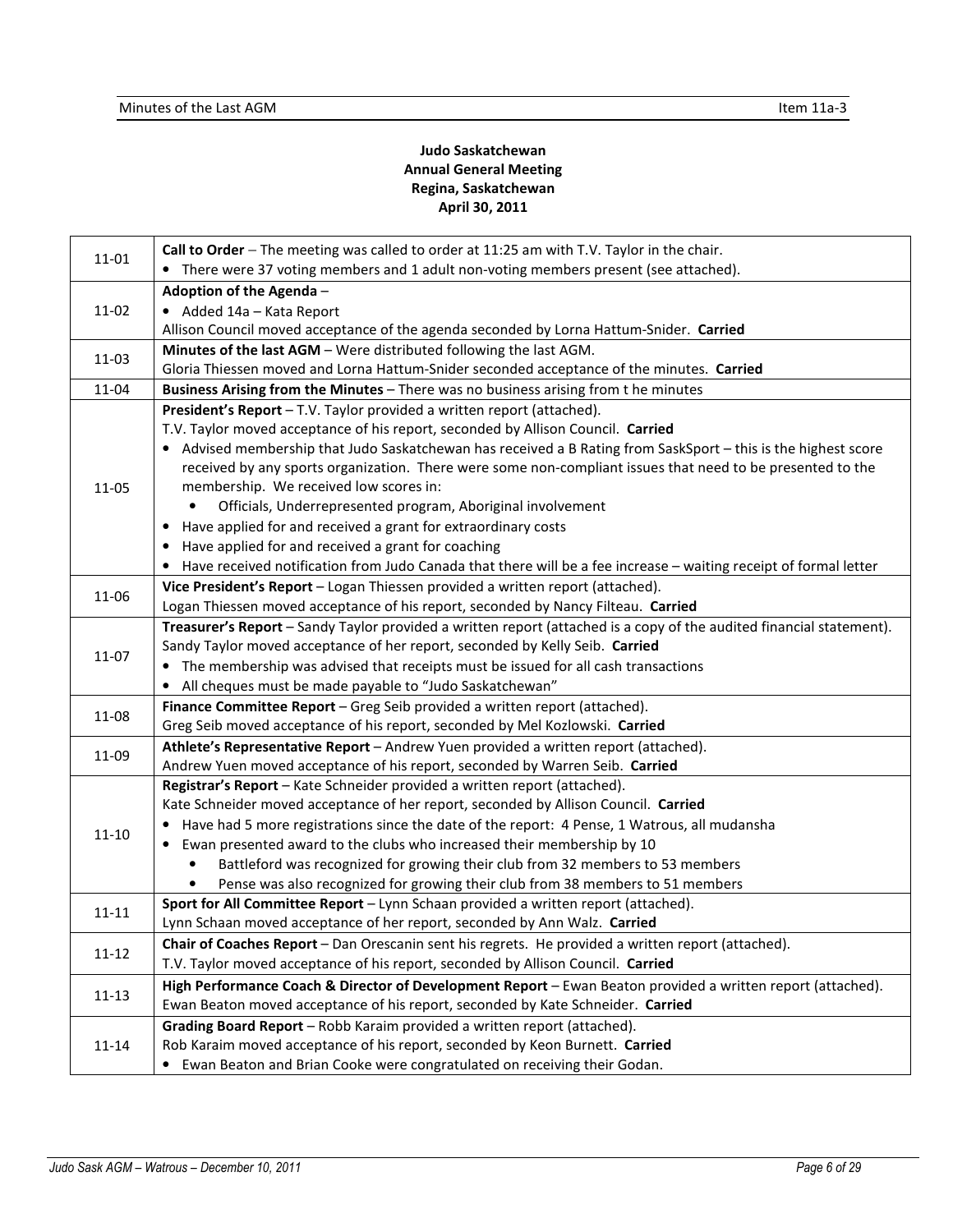|           | Kata - Pat Pattison submitted a report (attached).                                                                   |
|-----------|----------------------------------------------------------------------------------------------------------------------|
|           | Blair Doige moved acceptance of the report, seconded by Nancy Filteau. Carried                                       |
| $11-14a$  | • Membership discussion suggested that Kata workshops be done after tournaments too                                  |
|           | • Blair Doige advised that he was available to do club visits                                                        |
|           | Official's Committee Report - Robb Karaim provided a written report (attached).                                      |
| $11 - 15$ | Robb Karaim moved acceptance of his report, seconded by Greg Seib. Carried                                           |
|           | • There will be another grading at Swift Current Provincials                                                         |
|           | Robb was commended on his work with the officials committee                                                          |
|           | National Coaching Certification Program Report - Ewan Beaton provided a written report (attached).                   |
| $11 - 16$ | Ewan Beaton moved acceptance of his report, seconded by Logan Thiessen. Carried                                      |
|           | • Everyone was encouraged to take the NCCP course                                                                    |
|           | Web Page Editor's Report - Michelle Wiens provided a written report (attached).                                      |
| $11 - 17$ | Michelle Wiens moved acceptance of the report, seconded by Warren Seib. Carried                                      |
|           | Chair of Investigations Report - Brady Burnett provided an amended written report (attached).                        |
| $11 - 18$ | Brady Burnett moved acceptance of his report, seconded by Ann Walz. Carried                                          |
|           | <b>Election of Officers and Chairperson</b>                                                                          |
|           | Nicole Poliakiwski, being the only non-member present, was asked to assist in the ballots. Shelly Dyck was also      |
|           | asked to assist.                                                                                                     |
|           | 2 Year Terms:                                                                                                        |
|           | • Vice President >> Logan Thiessen was appointed by acclamation                                                      |
|           | • Chair of Finance Committee >> Greg Seib was appointed by acclamation                                               |
|           | Secretary >> Bev Yuen was appointed by acclamation<br>$\bullet$                                                      |
|           | • Director >> candidates: Ann Walz and Nancy Filteau                                                                 |
| 11-19     | Nancy Filteau >> elected by majority                                                                                 |
|           | 1 Year Term:                                                                                                         |
|           | • Treasurer >> Sandy Taylor was appointed by acclamation                                                             |
|           | • Chair of Officials >> Robb Karaim was appointed by acclamation                                                     |
|           | Registrar >> candidates: Kate Schneider appointed by acclamation                                                     |
|           | • Chair of NCCP >> vacant >> discussed the need for the position >> no nominations                                   |
|           | • Athlete's Representative >> will be elected tomorrow (Nicole Dyck was elected by majority)                         |
|           | It was moved by Gloria Thiessen, seconded by Allison Council that the ballots be destroyed. Carried                  |
|           | <b>New Business:</b>                                                                                                 |
|           | Date of AGM                                                                                                          |
|           | • T.V. reported to the membership that the audited financial statements must be presented to the membership          |
|           | within four months of the year end.                                                                                  |
|           | Suggested have AGM 2 <sup>nd</sup> week in December, after a tournament, awards at a different time                  |
|           | Financial year end is August $31st$ – must submit reports within 90 days to SaskSport<br>٠                           |
|           | The by-laws need to be brought up-to-date - appointment of auditor                                                   |
|           | • A committee consisting of Lynn Schaan, Dan Orescanin and Nancy Filteau will present suggestions for the Awards     |
|           | Banquet                                                                                                              |
|           | • After much discussion, the following resolution was made                                                           |
| 11-20     |                                                                                                                      |
|           | BE IT RESOLVED THAT the AGM be moved to the second weekend in December                                               |
|           | Moved by Glen Miller, Seconded by Frank Beier. Carried                                                               |
|           |                                                                                                                      |
|           | Judo Saskatchewan Registration                                                                                       |
|           | • All members must be registered - Judo Canada Registrations MUST be in ASAP - insurance year runs from              |
|           | September 1 to August 31                                                                                             |
|           | <b>Media Relations</b>                                                                                               |
|           | Provide Jim with pre-notices, Create submissions and send to Jim, Unique fundraising ideas, Grading, Special events, |
|           | Pictures, Club visits, etc.                                                                                          |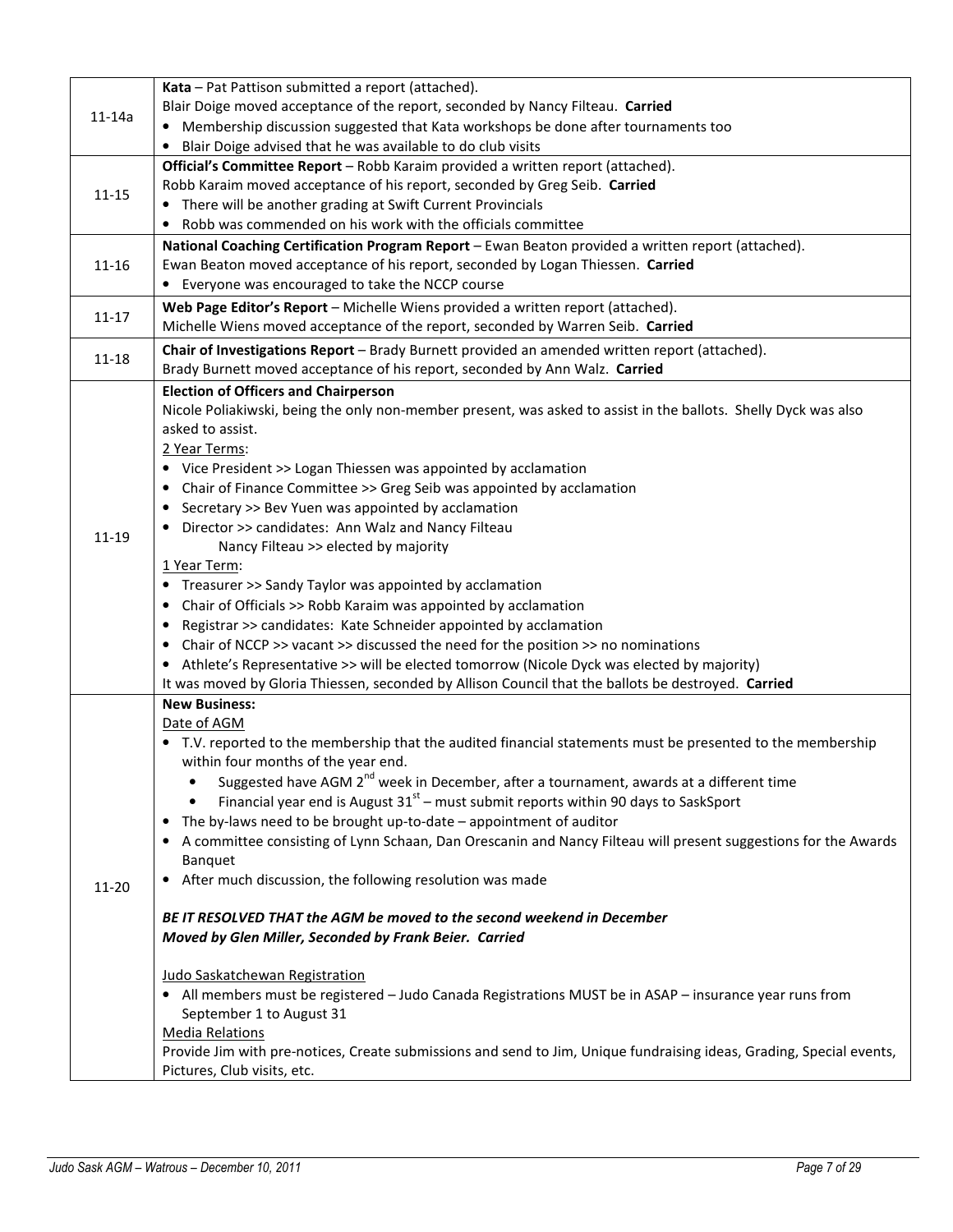|           | <b>Calendar of Events:</b><br>After voting and discussions, the following represents our 2010-2011 Event Schedule: |                                                                               |               |  |  |  |  |  |  |
|-----------|--------------------------------------------------------------------------------------------------------------------|-------------------------------------------------------------------------------|---------------|--|--|--|--|--|--|
|           |                                                                                                                    |                                                                               |               |  |  |  |  |  |  |
|           | 2011                                                                                                               |                                                                               |               |  |  |  |  |  |  |
|           | May 20-25                                                                                                          | Senior Nationals / Training                                                   | Edmonton      |  |  |  |  |  |  |
|           | Jun 5/6                                                                                                            | <b>Team Training</b>                                                          | Edmonton      |  |  |  |  |  |  |
|           | Jul 1-7<br>Youth Nationals / Training                                                                              |                                                                               |               |  |  |  |  |  |  |
|           | Jul 9                                                                                                              | Judo Sask Golf Tournament                                                     | Swift Current |  |  |  |  |  |  |
|           | <b>Jul 23</b>                                                                                                      | Judo Sask Exec Mtg                                                            | Saskatoon     |  |  |  |  |  |  |
|           | Aug 7-13                                                                                                           | Summer Camp                                                                   | Outlook       |  |  |  |  |  |  |
|           | Saskatoon<br>Aug 27<br>Kata                                                                                        |                                                                               |               |  |  |  |  |  |  |
|           | Sep 10 / 11                                                                                                        | <b>Coaches Retreat</b>                                                        |               |  |  |  |  |  |  |
|           | Oct $8/9$                                                                                                          | Quebec Open                                                                   |               |  |  |  |  |  |  |
|           | Nov <sub>5</sub>                                                                                                   | Vibank Regional Tournament                                                    | Vibank        |  |  |  |  |  |  |
|           | <b>Nov 26</b>                                                                                                      | North Tournament Saskatoon YMCA                                               | Saskatoon     |  |  |  |  |  |  |
|           | Dec 10                                                                                                             | South Tournament + AGM                                                        | Watrous       |  |  |  |  |  |  |
|           | Dec 28-30                                                                                                          | <b>Winter Camp</b>                                                            | Watrous       |  |  |  |  |  |  |
| $11 - 21$ |                                                                                                                    |                                                                               |               |  |  |  |  |  |  |
|           | 2012                                                                                                               |                                                                               |               |  |  |  |  |  |  |
|           | Jan 21                                                                                                             | SaskOpen                                                                      | Regina        |  |  |  |  |  |  |
|           | Feb 4                                                                                                              | Pense Regional Tournament                                                     | Pense         |  |  |  |  |  |  |
|           | Feb 18                                                                                                             | Pacific International                                                         | B.C.          |  |  |  |  |  |  |
|           | Feb 25                                                                                                             | Inner City Tournament                                                         | Winnipeg      |  |  |  |  |  |  |
|           | <b>Mar 10</b>                                                                                                      | South + Provincials                                                           | Moose Jaw     |  |  |  |  |  |  |
|           | Mar 31 / Apr 1                                                                                                     | Edmonton International                                                        | Edmonton      |  |  |  |  |  |  |
|           | Apr 28                                                                                                             | North Tournament                                                              | Lloydminster  |  |  |  |  |  |  |
|           | May 19 / 20                                                                                                        | Ontario Open                                                                  |               |  |  |  |  |  |  |
|           | Jun 9                                                                                                              | Provincial Grading / AGM                                                      |               |  |  |  |  |  |  |
|           | Jul 6-11                                                                                                           | Youth Nationals / Training                                                    |               |  |  |  |  |  |  |
|           | Discussions:                                                                                                       |                                                                               |               |  |  |  |  |  |  |
|           | • Recommendation for next AGM that dates be presented to the membership and have the clubs bid on the              |                                                                               |               |  |  |  |  |  |  |
|           | tournaments                                                                                                        |                                                                               |               |  |  |  |  |  |  |
|           | Provincial tournaments – lack of participation – matches are required to improve – clubs have the responsibility   |                                                                               |               |  |  |  |  |  |  |
|           | to take participants                                                                                               |                                                                               |               |  |  |  |  |  |  |
| $11 - 22$ |                                                                                                                    | Date and Location of Next Annual General Meeting - December 10, 2011, Watrous |               |  |  |  |  |  |  |
| 11-23     | Adjournment - Lynn Schaan moved that the meeting adjourn. Seconded by Logan Thiessen. Carried                      |                                                                               |               |  |  |  |  |  |  |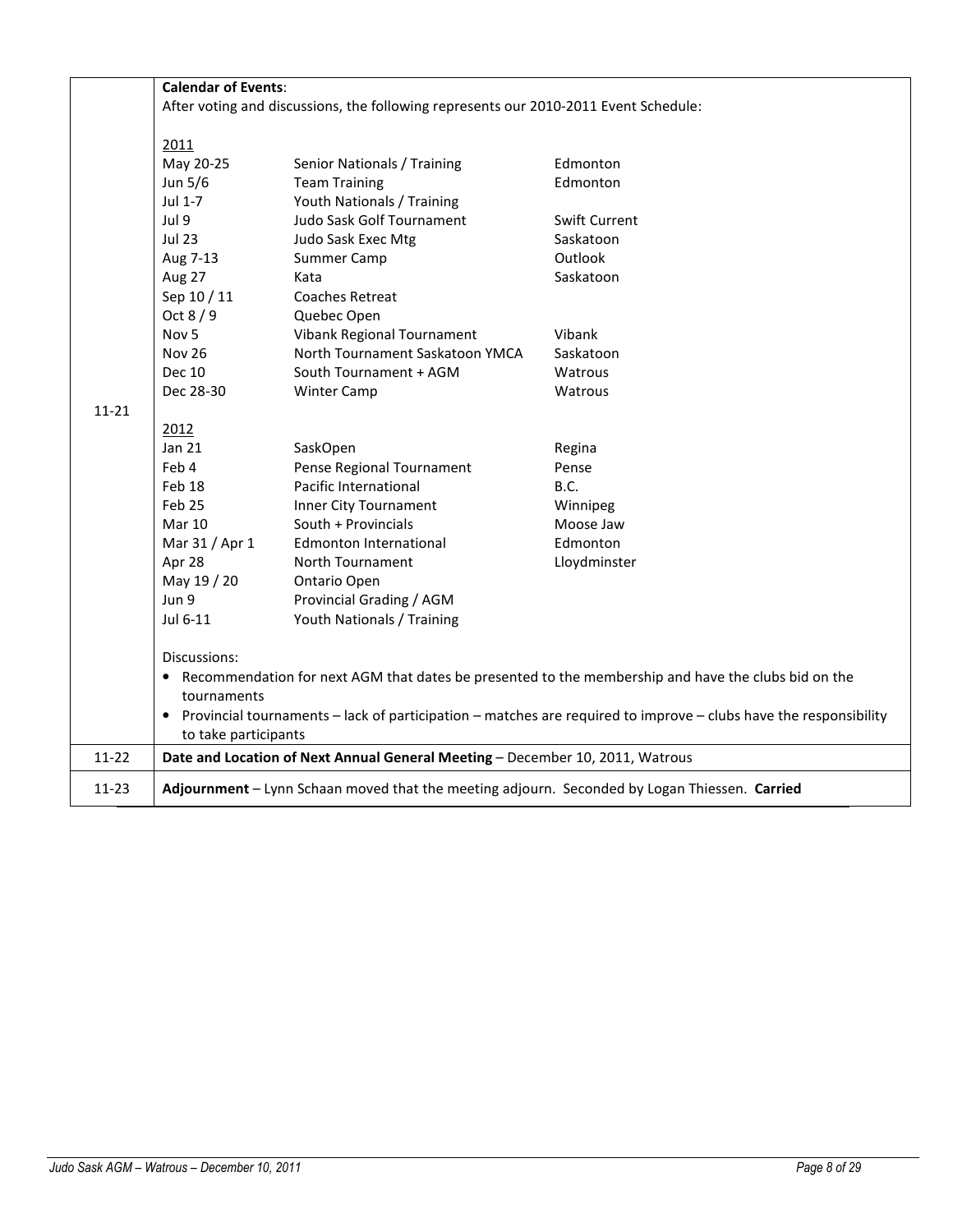# President's Report – T.V. Taylor Item 11a-5

In accordance with our By-Laws, the President must present a written report on the affairs of the society for the previous year. Here is my report covering the period since our last AGM.

Administration: I have attended and chaired all meetings of the Judo Saskatchewan Executive Committee since the last AGM and participated in all selection committee meetings. I have been an active member of the Finance Committee, and Sport for All Committee, plus some involvement with the Coaches Committee and the Officials Committee.

Constitution – You will be asked to approve a number of amendments to our By-Laws. All proposed amendments have been closely reviewed and approved by the Executive of Judo Saskatchewan. All amendments are in accordance with the Non Profit Corporations Act and within Sask Sport policy. The membership's review and approval of the proposed amendments is requested.

Financial Situation – As President I can inform this AGM that we are in good financial shape and well positioned for the next several years. As reported in my last report we recently went through a very detailed Funding Assessment review. As a result of this review and our positive performance during the period 2007-2010 we have received what I would call significant increase in our funding through grants. In the operational budget for the current year we have an additional \$45,000 which the Executive allocated as follows: The Excellence Program under the Chair of Coaches received a \$16,133 increase in funding; and the Participation Program under the Chair of Sport for All received a \$3,500 increase in funding. Coaching Development received \$12,400 in new funding and \$8,000.00 went to Club Excellence & Personal Development. The Officials budget received \$3,000 in new funding and \$1,000.00 created a required Promotion budget.

In addition to our grants and base funding increases we had a \$3,900 increase in our Membership Assistance Grant (MAP) this year and will receive an additional increase of \$1,700 next year. This money is 100% passed on to the clubs who are encouraged to apply for funding. The latest formula used by Sask Sport is as follows:

| <b>Base Funding</b>            | \$1,460   |                            |
|--------------------------------|-----------|----------------------------|
| Membership fees                | \$0.09    | per membership dollar      |
| Registered members             | \$2.29    | per registered member      |
| <b>Certified Coaches</b>       | \$44/\$88 | per active certified coach |
| <b>Certified Officials</b>     | \$25      | per active cert official   |
| <b>District Representation</b> | \$455     | Per district.              |

Calendar of Events - At past Annual General Meetings the dates for the following year were set as one of the last agenda items, however to set dates in December for the following September to August judo season is an unreasonable expectation. It is my recommendation to the AGM that the annual planning meeting of the Judo Sask Executive held in July each year will approve the dates for the following year. We would develop a list of the best possible dates for tournaments and events and send this out to the membership clubs at least one month prior to the meeting. Clubs would apply for the date of their choice and the Executive would make the final decision and issue the approved calendar of events. You will be asked to approve this under new business.

Date Change of Judo Sask AGM: We were notified by Sask Sport to comply with the Non Profit Corporations Act and change the date of our AGM to ensure it is held within 4 months of our financial year end. There have been a few items come to our attention as a result.

- Our by-laws state in order to vote or stand for office a member has to have paid their membership fees at least 30 days in advance of the AGM. This may be an issue for some.
- This will be the first time we have held an AGM following a tournament which may or may not be the best option, and the selection of next years AGM date will have to be made at the end of this meeting. The AGM will need to decide if the AGM needs to be a stand alone event, or should it be combined with a tournament.

Participation & Development – There are a number of areas that we need to have more involvement especially in developing, promoting and supporting our female members. Other judo associations hold female only seminars,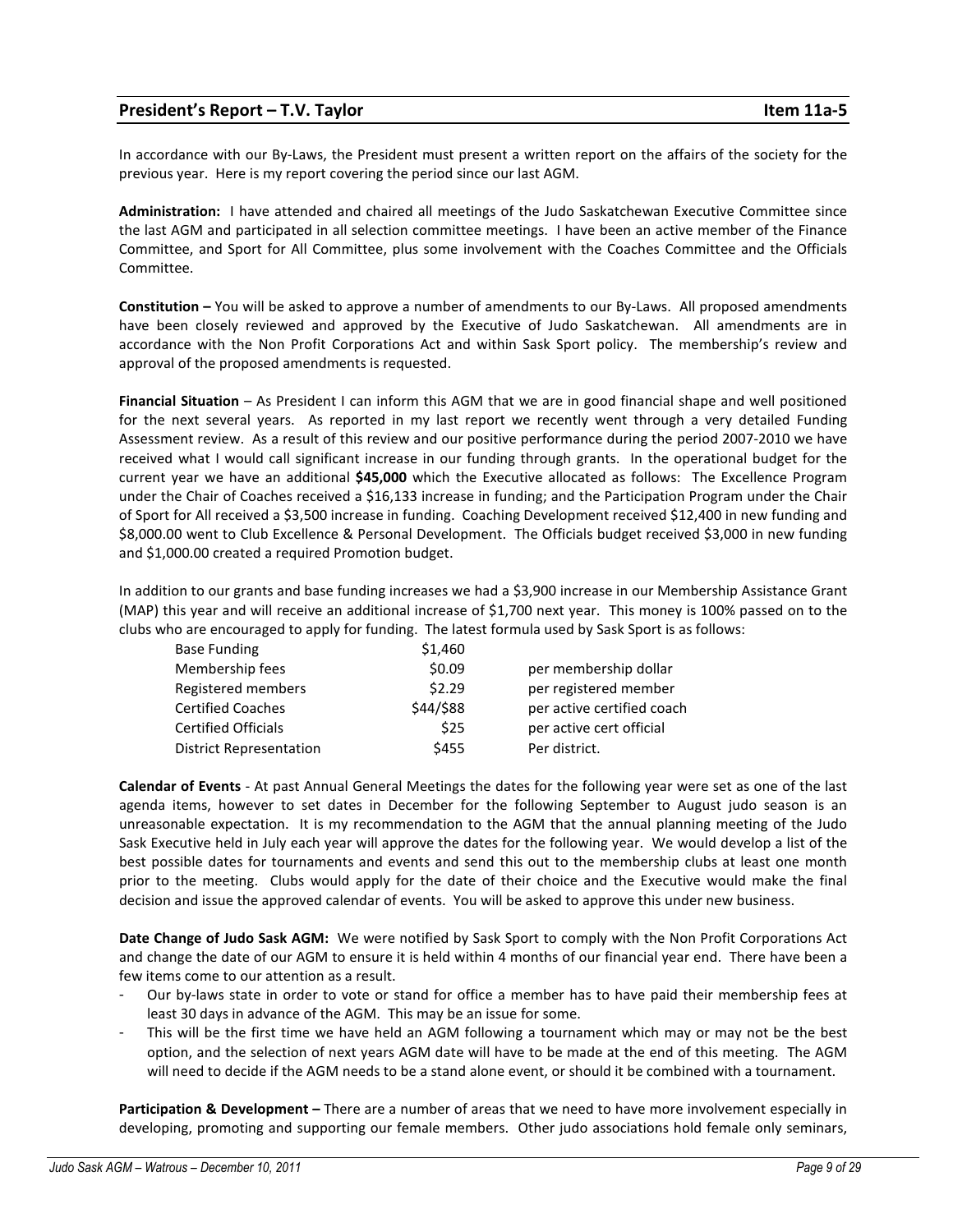or weekends and I believe this is something Judo Saskatchewan needs to pursue. If you have ideas or more importantly are if you are ready willing and able to be part of a committee and help organize and facilitate such an event, please contact the Chair of Sport For All or myself. A second area where we are currently struggling is in the area of Aboriginal participation and we need to increase our efforts and programs. Again we are actively seeking members who can step up and lend your expertise and help in this area. You are needed so please feel free to contact the Chair of Sport For All or myself.

Future Multi-Sport Games: We are included in the following upcoming games and must ensure that we develop full teams for the following games as attendance numbers are very important to our standing as a recognized sport:

2014 Sask Winter Games – In my last report to the AGM I indicated we need to fill at least 66% of our teams for the 2014 Sask Winter Games or we will lose our spot in these games as we did not have our required 66% participation level in 2010. This was not correct as I was officially informed that we must have 75% participation level and at the last games we had 69% so we are "at risk" to be excluded from future games. If we go with a similar age group from last Games we will might be looking at U16 athletes born 1999-00-01-02-03 (this is not yet decided)

Western Canada Summer Games 2015 – Will involve those U17 athletes born 1999-00-01-02.

2015 Canada Winter Games – Will involve those U 20 athletes born in 1996-97-98-99.

\*\* I have been presented with a suggestion that in preparation of the upcoming Games we may want to start having each of the nine (9) Districts start developing teams from each district and hold team competitions as part of our tournaments, with a full District competition at the Provincial Championships. This is worthy of discussion and your feed back is welcome.

New Category of Membership: All Judo Canada programs delivered must have insurance coverage and currently the Eclipse program which does not register their members is not insured. Judo Canada, in responding to Provincial requests, is actively preparing approval to allow Provinces to register certain members at a reduced rate, possibly without the Judo Canada fee. The criteria being recommended and supported is – only for an under 12 week program; only once in a persons career, only for programs like Eclipse, after school program, or any under 12 week beginner program for young kids. Should this be approved by Judo Canada, I would request immediate approval by the Executive to implement this and then submit it to the next AGM for formal approval.

I respectfully move acceptance of my report. T.V. Taylor December 10, 2011

# Vice-President's Report – Logan Thiessen **Item 11a-6**

I would like to report that I haven't had any activity since the AGM.

| Treasurer's Report - Sandy Taylor | Item 11a-7 |
|-----------------------------------|------------|
|                                   |            |

On August 31, 2011 the books were closed and prepared for audit. The audit was completed on October 17, 2011. A copy of the audited financial statements for the fiscal year ending August 31, 2011 is attached to my report.

Currently the positions that have signing authority are the President, Chair of Finance and Treasurer. The Judo Saskatchewan bylaws require two out of the three signatures on cheques written on the organization's bank account.

Our current auditor is Iris Howden, CMA of Regina, Sk. It is my recommendation that we retain her for the upcoming fiscal year 2011-2012.

I respectfully move acceptance of my report. Sandy Taylor December 10, 2011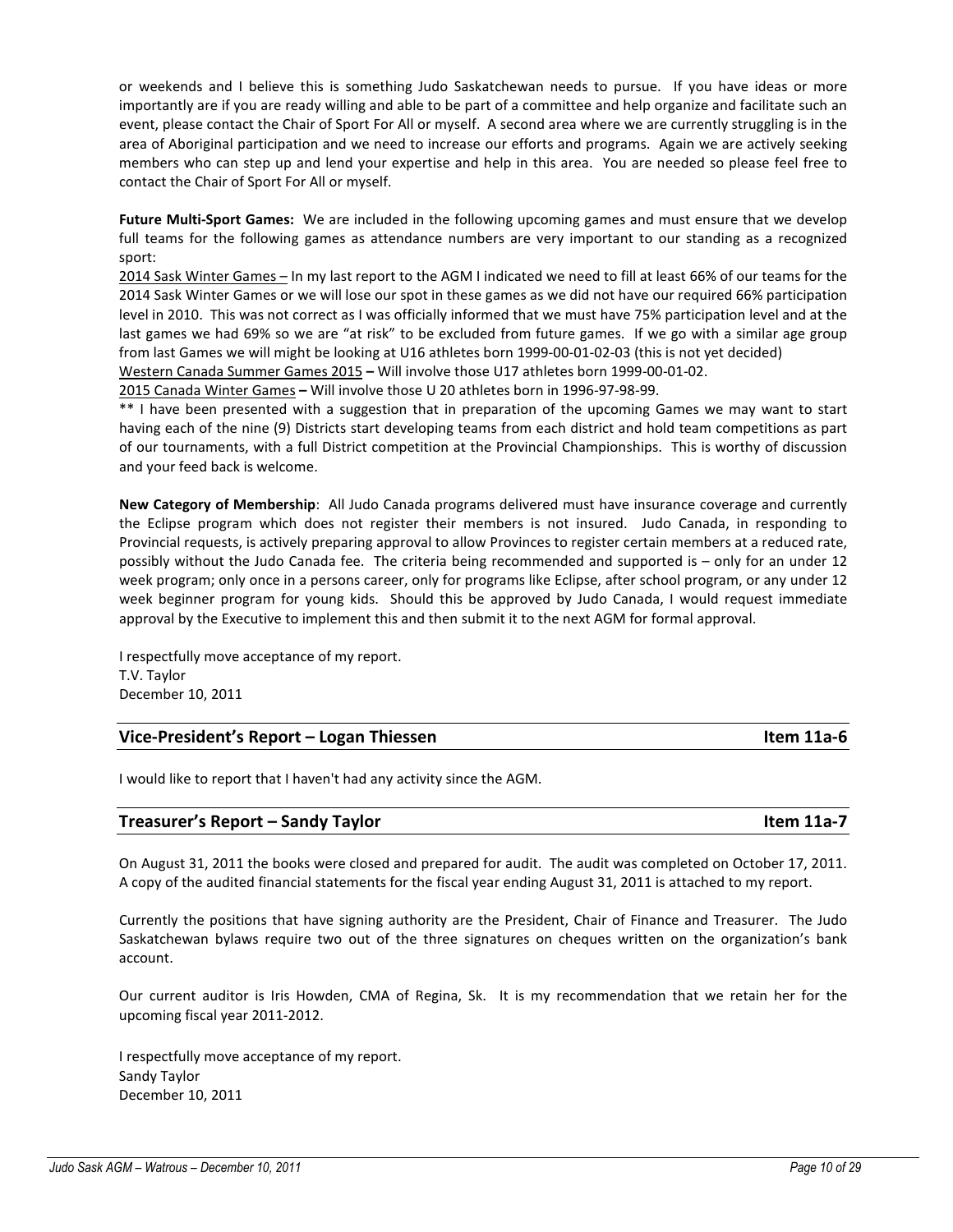# SASKATCHEWAN KODOKAN BLACK BELT ASSOCIATION INC.

**Audited Financial Statements** 

For the fiscal year ended August 31, 2011

Iris Howden, CMA

Regina, SK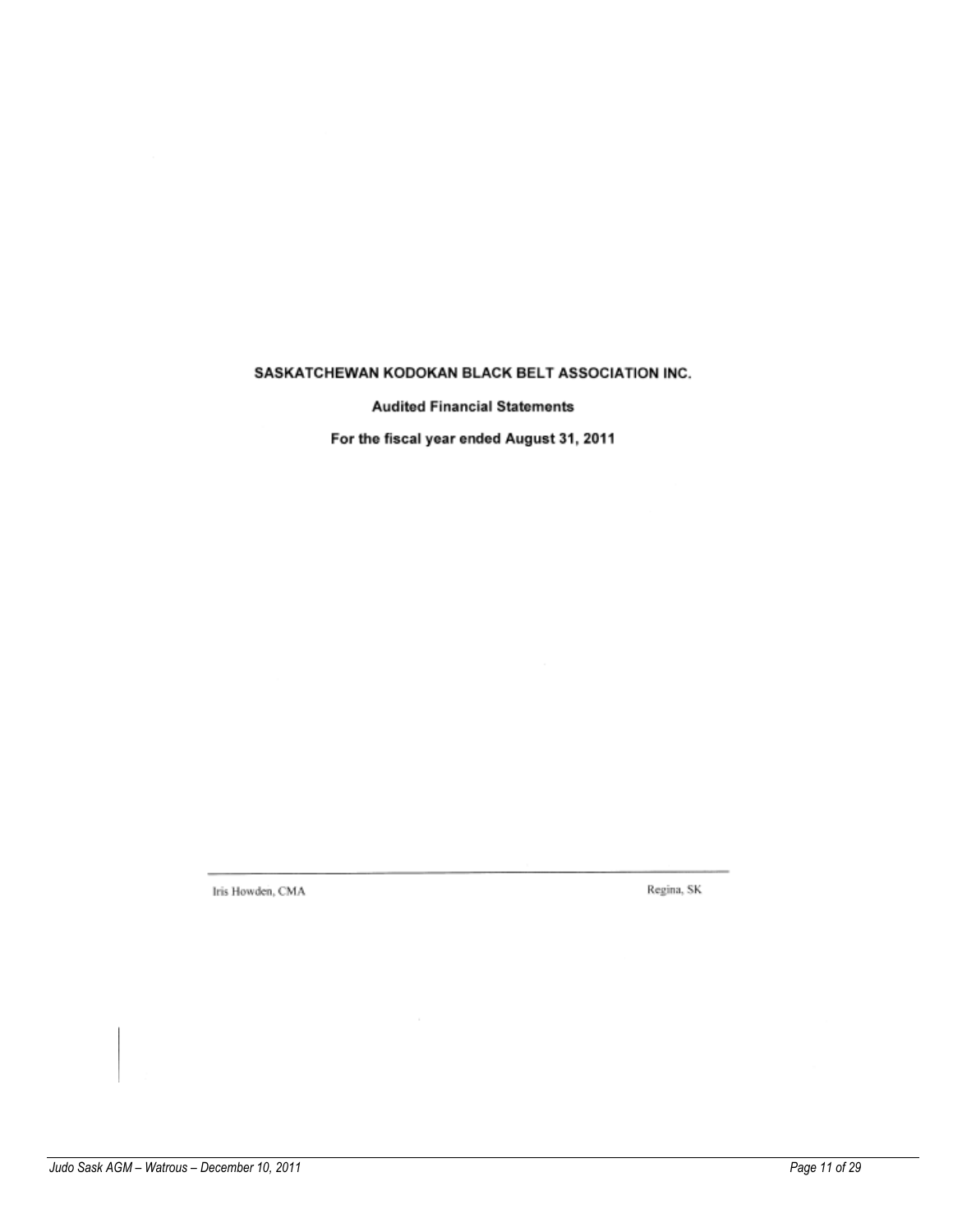# Iris Howden, CMA

### **INDEPENDENT AUDITOR'S REPORT**

#### To the Members of

Saskatchewan Kododan Black Belt Association Inc.

I have audited the accompanying statement of financial position of the Saskatchewan Kodokan Black Belt Association Inc. as at August 31, 2011 and the statements of revenue and expenses, net assets and cash flows for the year then ended, and a summary of significant accounting policies.

#### Management's Responsibility for the Financial Statements

Management is responsible for the preparation and fair presentation of these financial statements in accordance with Canadian Accounting Standards for Private Enterprises and for such internal control as management determines is necessary to enable the preparation of financial statements that are free from material misstatement, whether due to fraud or error.

#### Auditor's Responsibility

My responsibility is to express an opinion on these financial statements based on my audit. Except as explained below, I conducted the audit in accordance with Canadian generally accepted auditing standards. Those standards require that I comply with ethical requirements and plan and perform the audit to obtain reasonable assurance whether the financial statements are free of material misstatement.

An audit involves performing procedures to obtain audit evidence about the amounts and disclosures in the financial statements. The procedures selected depend on the auditor's judgment, including the assessment of the risks of material misstatement of the financial statements, whether due to fraud or error. In making those risk assessments, the auditor considers internal control relevant to the entity's preparation and fair presentation of the financial statements in order to design audit procedures that are appropriate in the circumstances, but not for the purpose of expressing an opinion on the effectiveness of the entity's internal control. An audit also includes evaluating the appropriateness of accounting policies used and the reasonableness of accounting estimates made by management, as well as evaluating the overall presentation of the financial statements.

In common with many non-profit organizations, the association derives revenue from membership dues, clinics and other fundraising activities, the completeness of which is not susceptible to satisfactory audit verification. Accordingly, my verification of these revenues was limited to a comparison of recorded revenue with bank deposits and I was unable to determine whether any adjustments might be necessary to revenue, excess of revenue, assets and net assets.

#### Opinion

In my opinion, except for the effect of adjustments, if any, which might have been necessary had I been able to satisfy myself concerning the completeness of the revenue referred to in the preceding paragraph, these financial statements present fairly, in all material respects, the financial position of the association as at August 31, 2011 and the results of its operations and its cash flows for the year then ended in accordance with Canadian Accounting Standards for Private Enterprises.

Regina, Saskatchewan October 6, 2011

<del>Mo</del>wden Iris E. Howden, **Certified Management Accountant** 

4927 Helmer Place Regina, Saskadchewan S4X 4R8 Tel.: (306) 924-4545 Fax: (306) 924-4546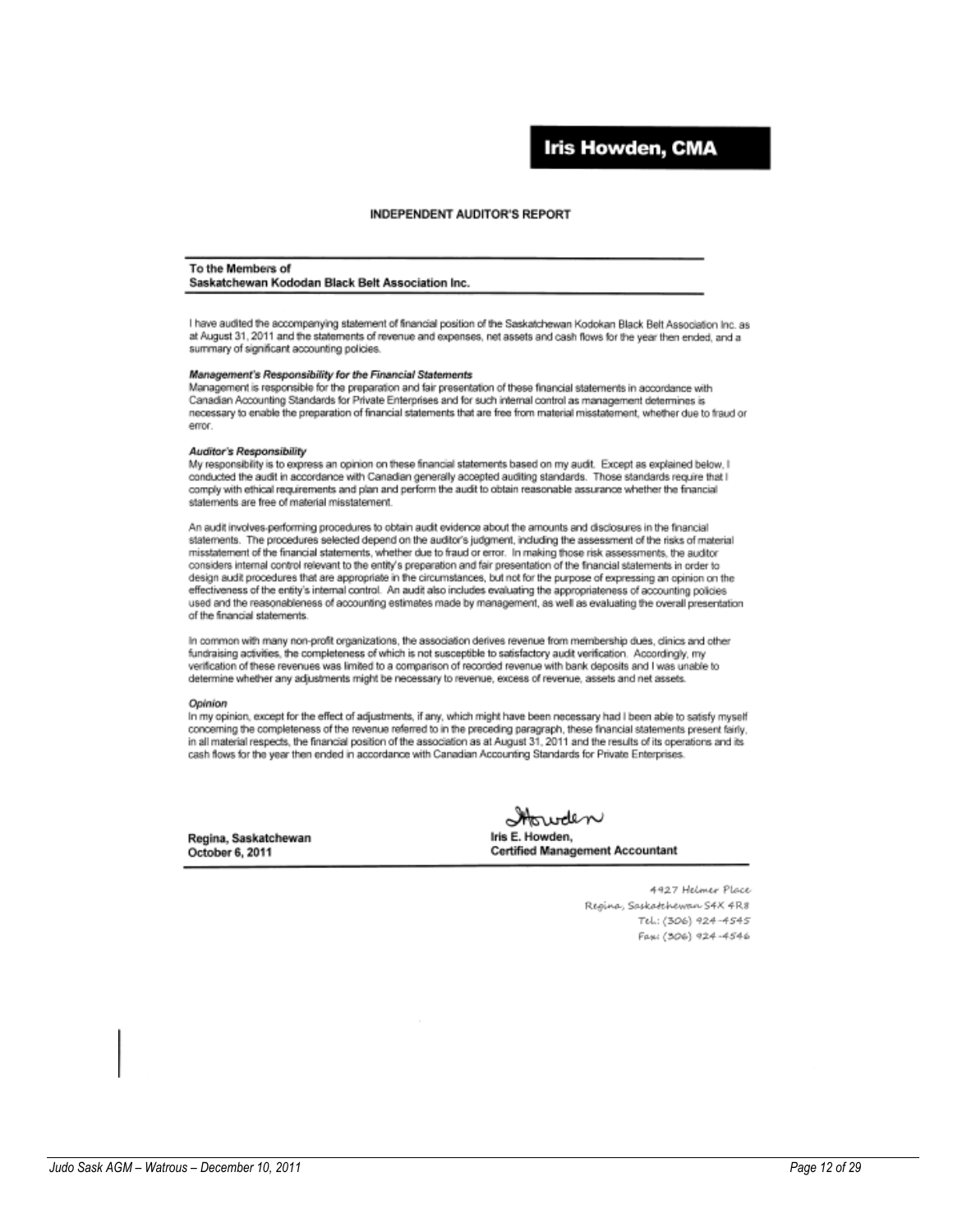# SASKATCHEWAN KODOKAN BLACK BELT ASSOCIATION INC.

# (Continued under The Non-Profit Corporations Act)

# STATEMENT OF FINANCIAL POSITION

# As at August 31, 2011

(with comparative figures at August 31, 2010)

|                                    |   | 2011          |   | 2010    |
|------------------------------------|---|---------------|---|---------|
| <b>ASSETS:</b>                     |   |               |   |         |
| Current                            |   |               |   |         |
| Cash                               | s | 157,429 \$    |   | 123,939 |
| Short term investments (Note 2)    |   | 56,883        |   | 56,725  |
| Accounts Receivable                |   | 1,935         |   | 3,257   |
| Accrued Interest Receivable        |   | 703           |   | 93      |
| <b>GST Receivable</b>              |   | 3,208         |   | 6,382   |
| Prepaid expenses                   |   | 10.897        |   | 15,566  |
|                                    |   |               |   |         |
|                                    |   | \$ 231,055 \$ |   | 205,962 |
|                                    |   |               |   |         |
| <b>LIABILITIES AND NET ASSETS:</b> |   |               |   |         |
| Current                            |   |               |   |         |
| Accounts payable                   | s | 3.390 \$      |   | 6,337   |
| <b>NET ASSETS</b>                  |   |               |   |         |
| Unrestricted net assets            |   | 227,665       |   | 199,625 |
|                                    |   |               |   |         |
|                                    | s | 231,055       | s | 205,962 |

APPROVED ON BEHALF OF THE BOARD

| The control of the control of the           | Director |
|---------------------------------------------|----------|
| and the property of the control of the con- | Director |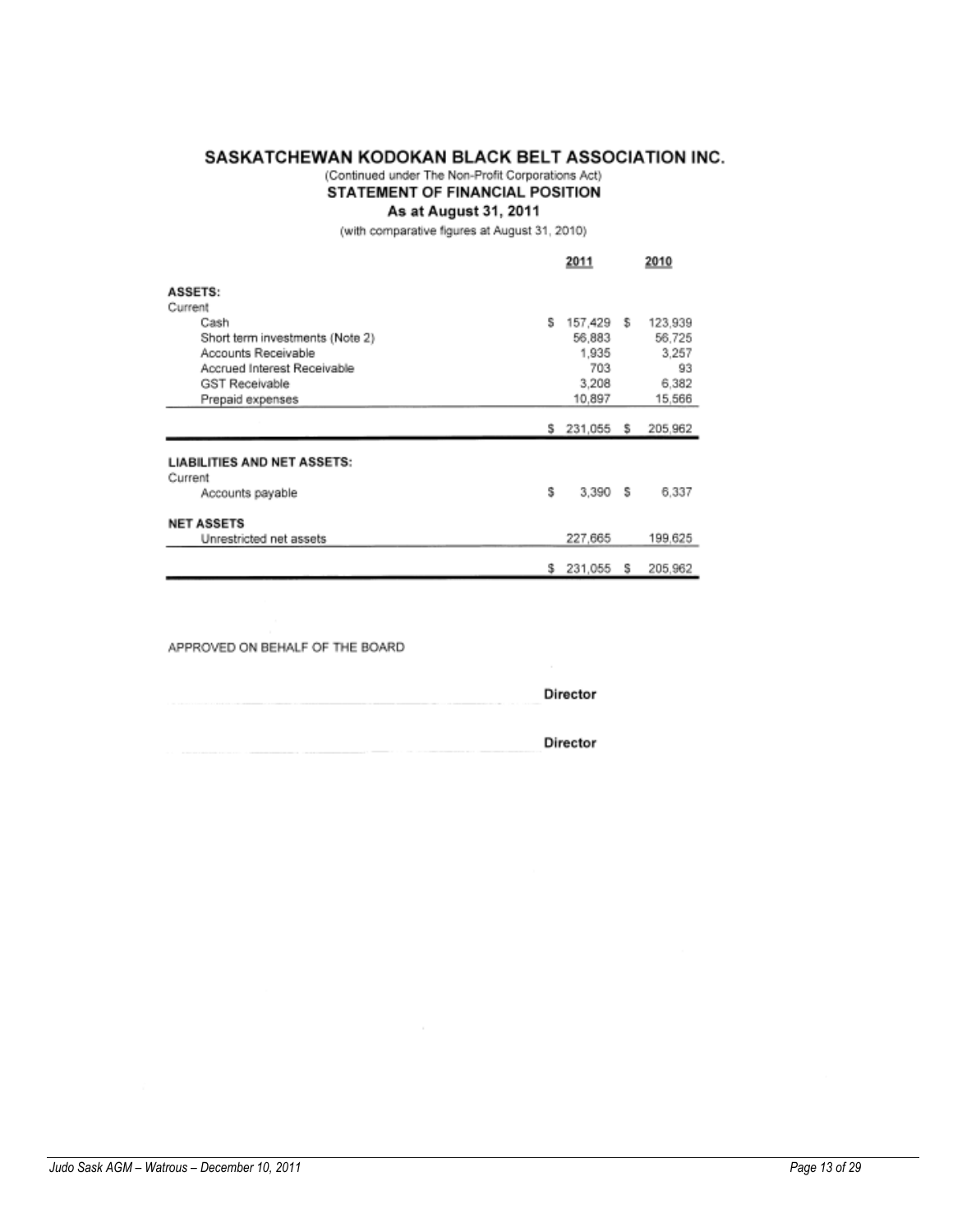# SASKATCHEWAN KODOKAN BLACK BELT ASSOCIATION INC. STATEMENT OF UNRESTRICTED NET ASSETS

# Year Ended August 31, 2011

(with comparative figures at August 31, 2010)

|                                            |   | 2011      |   | 2010    |
|--------------------------------------------|---|-----------|---|---------|
| UNRESTRICTED NET ASSETS, beginning of year | s | 199,625 S |   | 107.817 |
| Excess of Revenue Over Expense             |   | 22,463    |   | 91,808  |
| Prior Period Adjustment (Note 3)           |   | 5.577     |   |         |
| UNRESTRICTED NET ASSETS, end of year       |   | 227.665   | s | 199.625 |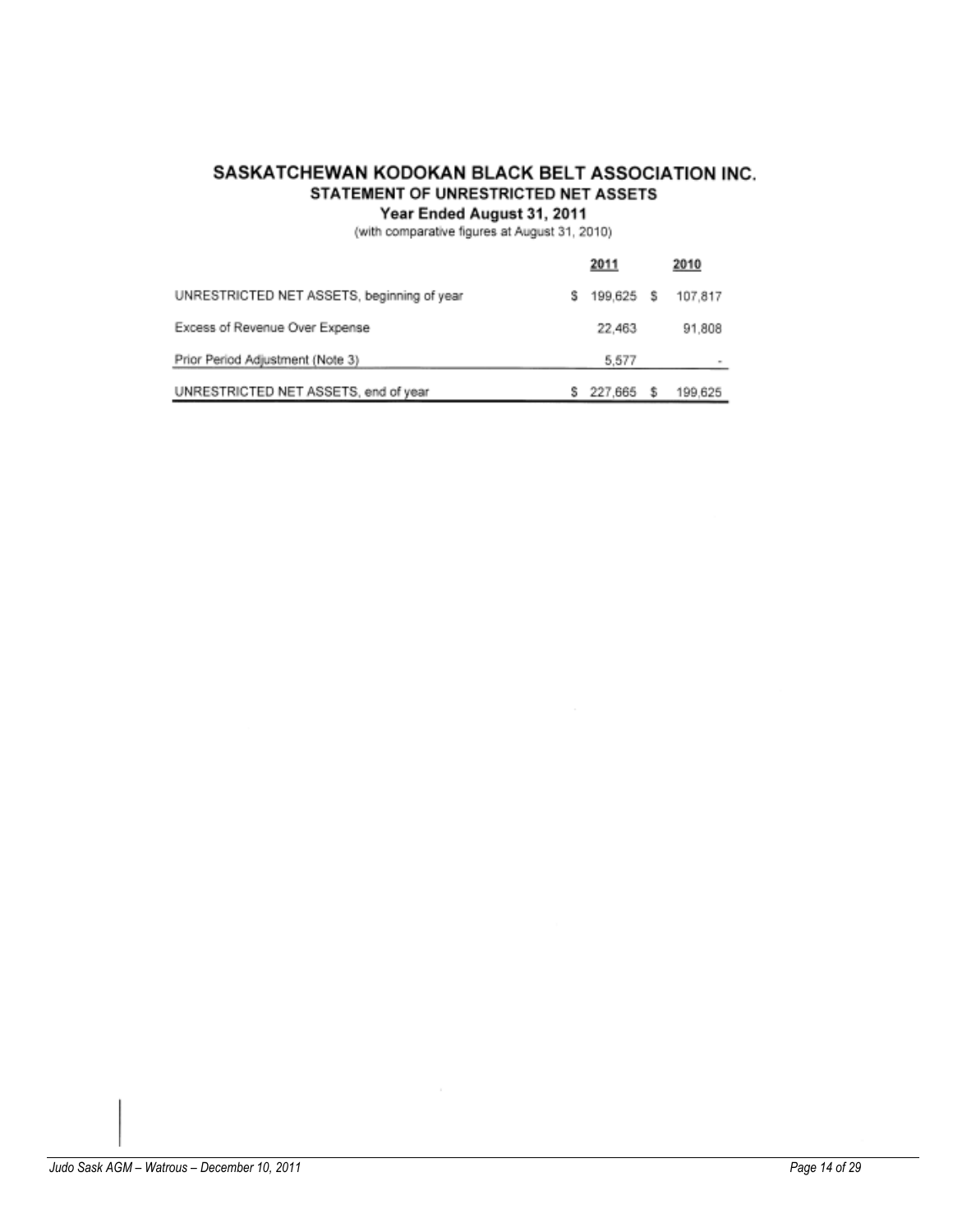# SASKATCHEWAN KODOKAN BLACK BELT ASSOCIATION INC. **STATEMENT OF OPERATIONS**

Year Ended August 31, 2011<br>(with comparative figures at August 31, 2010)

|                                                         |   | 2011    |    | 2010    |
|---------------------------------------------------------|---|---------|----|---------|
|                                                         |   |         |    |         |
| <b>REVENUES</b>                                         |   |         |    |         |
| Sask Lotteries Trust Fund, Sports Division (Schedule 1) | s | 168,581 | s. | 218,357 |
| Self Help Revenue (Schedule 2)                          |   | 131,458 |    | 130,745 |
| Interest                                                |   | 781     |    | 275     |
|                                                         |   | 300,820 |    | 349,377 |
|                                                         |   |         |    |         |
| <b>EXPENSES</b>                                         |   |         |    |         |
| Capacity/Interaction (Schedule 3)                       |   | 13.249  |    | 8,980   |
| Participation (Schedule 4)                              |   | 53.092  |    | 47.053  |
| Excellence (Schedule 5)                                 |   | 113,717 |    | 66,884  |
| Categorical Grants (Schedule 6)                         |   | 8.700   |    | 7.050   |
| Membership Assistance Program (Schedule 7)              |   | 13,347  |    | 12,673  |
| Canada Winter Games (Schedule 8)                        |   | 67.279  |    | 102,219 |
| Other:                                                  |   |         |    |         |
| <b>Bad Debts</b>                                        |   |         |    | 2.080   |
| Insurance                                               |   | 4,398   |    | 4,464   |
| Office                                                  |   | 2,195   |    | 2.618   |
| Professional Fees                                       |   | 2.380   |    | 3.547   |
|                                                         |   | 278,357 |    | 257,568 |
|                                                         |   |         |    |         |
| <b>EXCESS OF REVENUE OVER EXPENSE</b>                   | s | 22,463  | s  | 91,809  |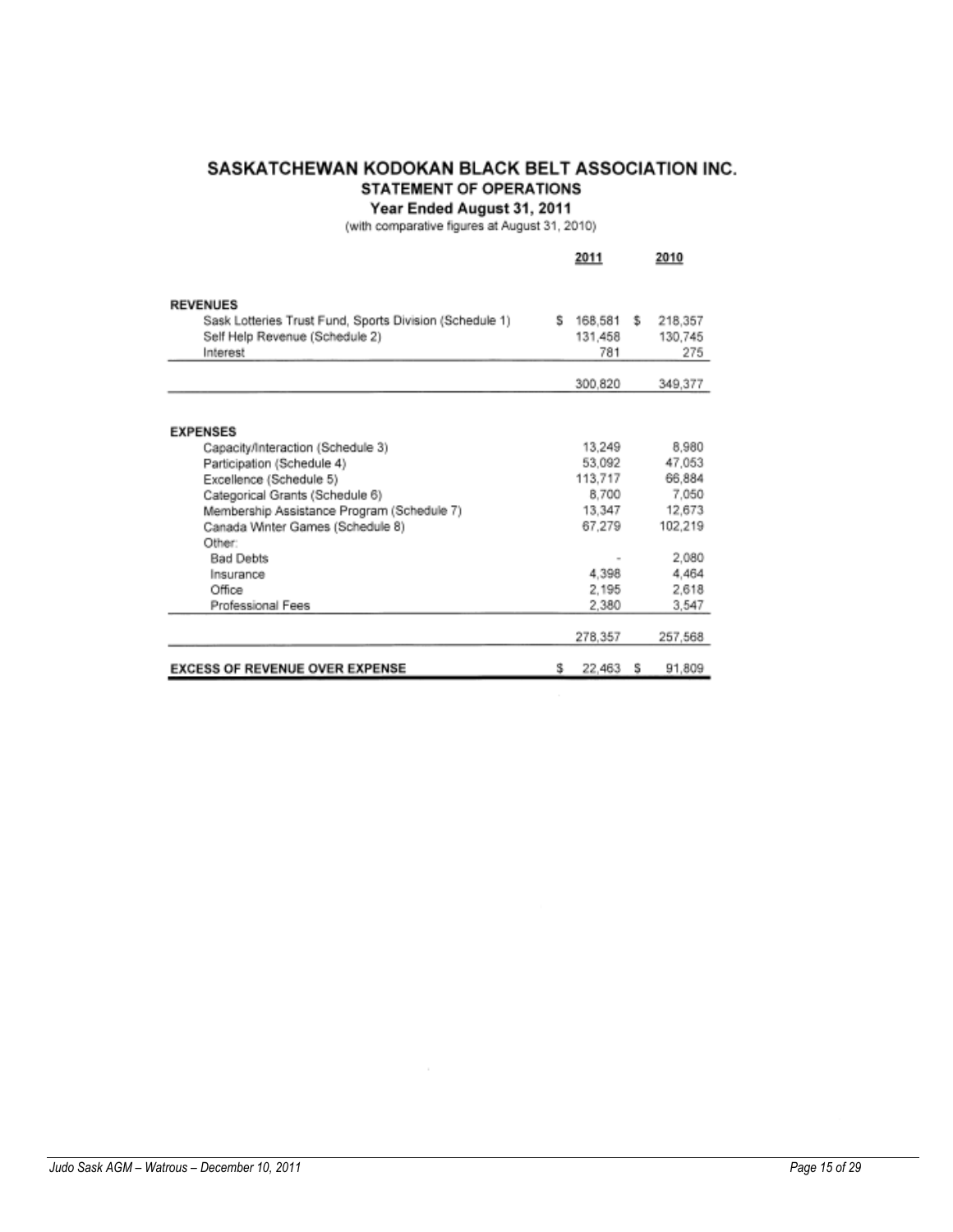# SASKATCHEWAN KODOKAN BLACK BELT ASSOCIATION INC. **STATEMENT OF CASH FLOWS**

Year Ended August 31, 2011<br>(with comparative figures at August 31, 2010)

|                                                 |   | 2011     |   | 2010     |
|-------------------------------------------------|---|----------|---|----------|
| CASH FLOWS FROM (USED IN) OPERATING ACTIVITIES: |   |          |   |          |
| Excess of revenue over expense                  | s | 22,463 S |   | 91.809   |
| Changes in non-cash working capital:            |   |          |   |          |
| Prepaid expenses                                |   | 4,669    |   | (14.467) |
| Accrued interest receivable                     |   | (610)    |   | 306      |
| Accounts receivable                             |   | 1.322    |   | 47,080   |
| <b>GST Receivable</b>                           |   | 3.174    |   | (1, 529) |
| Inventory                                       |   |          |   | 2.000    |
| Accounts payable                                |   | (2, 947) |   | 2,337    |
| Prior period adjustment                         |   | 5,577    |   |          |
|                                                 |   | 33,648   |   | 127,536  |
|                                                 |   |          |   |          |
| NET (DECREASE) INCREASE IN CASH                 |   | 33,648   |   | 127,536  |
| CASH, beginning of year                         |   | 180.664  |   | 53.128   |
| CASH, end of year                               | s | 214.312  | s | 180.664  |

| Cash consist of:      |              |         |
|-----------------------|--------------|---------|
| Cash in bank          | $$157.429$ S | 123,939 |
| Short term investment | 56.883       | 56.725  |
|                       |              |         |
|                       | $$214.312$ S | 180,664 |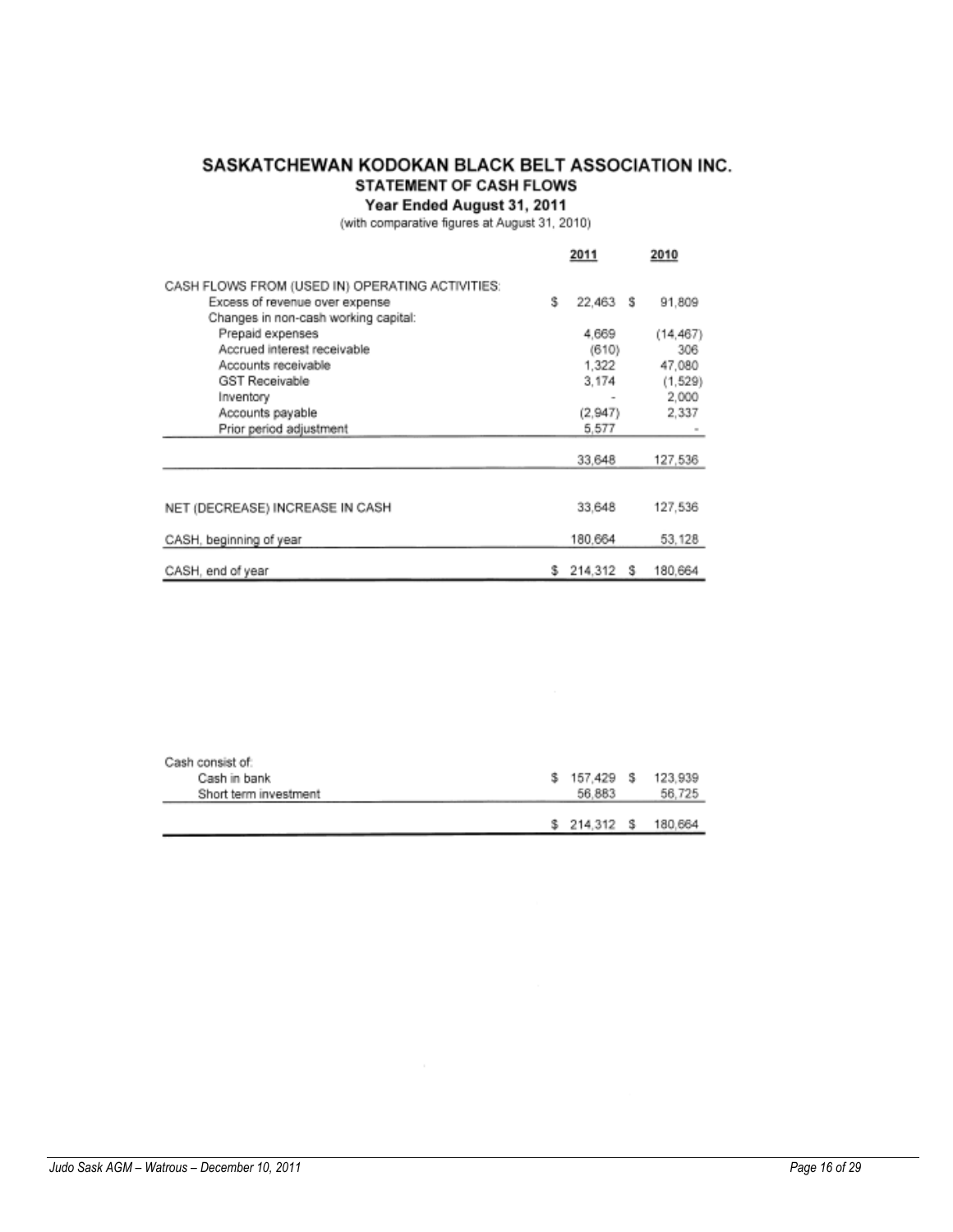# SASKATCHEWAN KODOKAN BLACK BELT ASSOCIATION INC. NOTES TO THE FINANCIAL STATEMENTS Year Ended August 31, 2011

#### Purpose of the Organization 1.

Saskatchewan Kodokan Black Belt Association Inc. is a provincial sport governing body. dedicated to the promotion of Judo for all and the development of competitive excellence. Saskatchewan Kodokan Black Belt Association Inc. was incorporated and is continued under the Non-Profit Corporations Act of Saskatchewan, and has accordingly claimed exemption to any income taxes on income reported.

### 2. Significant Accounting Policies

### a) Use of Estimates

The preparation of the financial statements in conformity with Canadian generally accepted accounting principles requires management to make estimates and assumptions that affect reported amounts of assets and liabilities at the date of the financial statements and the reported amounts of revenues and expenses during the year. Actual results could differ from those estimates.

b) Cash

Cash is comprised of funds in the bank chequing account and is carried at fair market value.

c) Short Term Investments

Investments are classed as held for trading and are carried at fair market value.

d) Revenue Recognition

Grant revenue is recorded in the period in which the grant pertains. Grants received in advance are deferred. Grants received for specific programs or projects are recognized as revenue as the related costs are incurred. Program grants pertaining to prior years that remain unused may be required to be refunded to the sponsor.

e) Financial Instruments

The organization has financial instruments consisting of accounts receivable and payable. The carrying value of these financial instruments approximates fair value due to their short nature.

f) Measurement Uncertainty

The preparation of the financial statements in accordance with Canadian generally accepted accounting principles requires management to make estimates and assumptions that affect the reported amounts of assets and liabilities and disclosure of contingent liabilities at the date of the financial statements and the reported amounts of revenues and expenses during the period then ended. Actual results could differ from those estimates. Significant areas requiring the use the management estimates relate to the determination of the collectible amount of accounts receivable and the amounts recorded as accrued liabilities.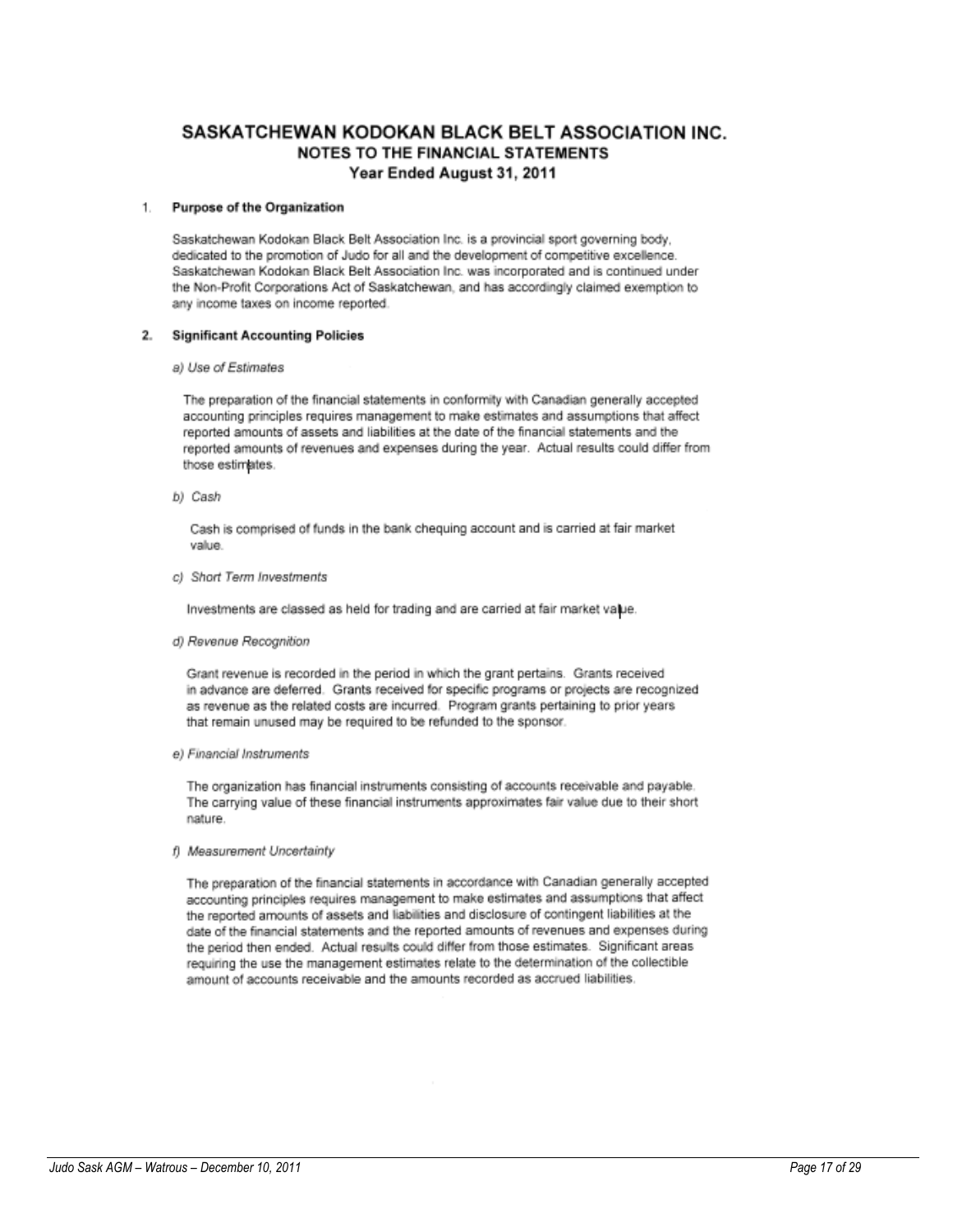# SASKATCHEWAN KODOKAN BLACK BELT ASSOCIATION INC. NOTES TO THE FINANCIAL STATEMENTS Year Ended August 31, 2011

### 3. Prior Period Adjustment

The prior period adjustment relates to expenses and income which were double entered in the prior fiscal year end.

### 4. Economic Dependence

Saskatchewan Kodokan Black Belt Association Inc. current receives significant revenue in grants from Saskatchewan Lotteries Trust Fund for Sport, Culture, and Recreation. As a result, the organization is dependent upon the continuation of these grants to maintain operations at their current level.

### 5. Comparative Figures

The prior year financial statements were audited by another firm. Certain comparative figures have been reclassified to conform with current year presentation.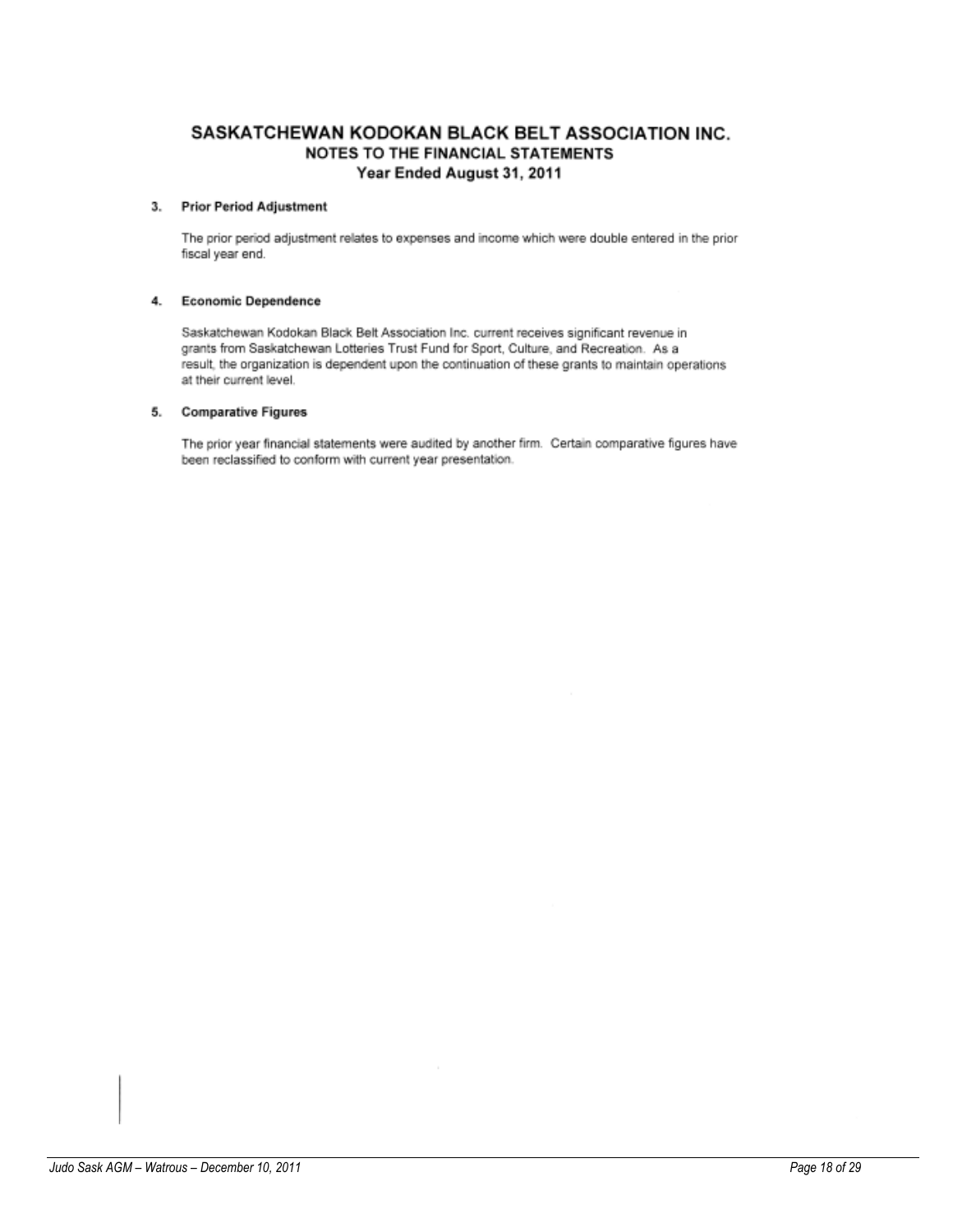# SASKATCHEWAN KODOKAN BLACK BELT ASSOCIATION INC.

# **Schedule of Revenues and Expenditures**

Year Ended August 31, 2011<br>(with comparative figures at August 31, 2010)

|                                                         |     | 2011      |   | 2010           |
|---------------------------------------------------------|-----|-----------|---|----------------|
| Schedule 1 - Sask Lotteries Trust Fund, Sports Division |     |           |   |                |
| Annual Funding                                          | s   | 111,275   | s | 103,531        |
| Membership Assistance Program                           |     | 13,347    |   | 12.043         |
| Future Best                                             |     | 6,200     |   | 4,550          |
| Hosting                                                 |     | 2,500     |   | 2.500          |
| High Performance Coach Grant                            |     | 16,667    |   |                |
| Canada Games - Program Grant                            |     | 18.592    |   | 15.733         |
| Canada Games - SLTF Coach Employment                    |     |           |   | 40,000         |
| Canada Games - BDCLF Coach Employment                   |     |           |   | 40,000         |
|                                                         |     |           |   |                |
|                                                         | s   | 168,581   | s | 218,357        |
|                                                         |     |           |   |                |
| Schedule 2 - Self Help Revenue<br>Athlete Contributions | s.  | 55.705 S  |   | 49,806         |
| Membership Fees                                         |     | 31,040    |   | 31,829         |
| <b>Training Camps</b>                                   |     | 30.675    |   | 39.697         |
| Donations                                               |     | 665       |   | 300            |
| Miscellaneous                                           |     | 868       |   | 1,362          |
| <b>Tournament Fees</b>                                  |     | 1.443     |   | 1,576          |
| Grading Board Fees                                      |     | 3.188     |   | 3.215          |
| Fundraising/Sales (net)                                 |     | 7.874     |   | 2,960          |
|                                                         |     |           |   |                |
|                                                         | s   | 131,458   | s | 130,745        |
|                                                         |     |           |   |                |
| Schedule 3 - Capacity/Interaction                       |     |           |   |                |
| Affiliation Fees                                        | \$. | 8,685 \$  |   | 6,395          |
| Promotion                                               |     | 500       |   | $\overline{a}$ |
| Volunteer/Staff Recognition                             |     | 1,456     |   |                |
| Meetings (Board, Committee, AGM)                        |     | 2,608     |   | 2.585          |
|                                                         |     |           |   |                |
|                                                         | \$  | 13,249    | s | 8.980          |
| Schedule 4 - Participation                              |     |           |   |                |
| Coaching Development                                    | \$  | $5,054$ S |   | 7,498          |
| Committees                                              |     | 4.204     |   | 4,543          |
| Intro-Participant Programs                              |     | 39.932    |   | 33.517         |
| Officials Development                                   |     | 2,018     |   | 829            |
| Target Group Initiatives                                |     | 1.884     |   | 666            |
|                                                         |     |           |   |                |
|                                                         | s.  | 53,092    | s | 47,053         |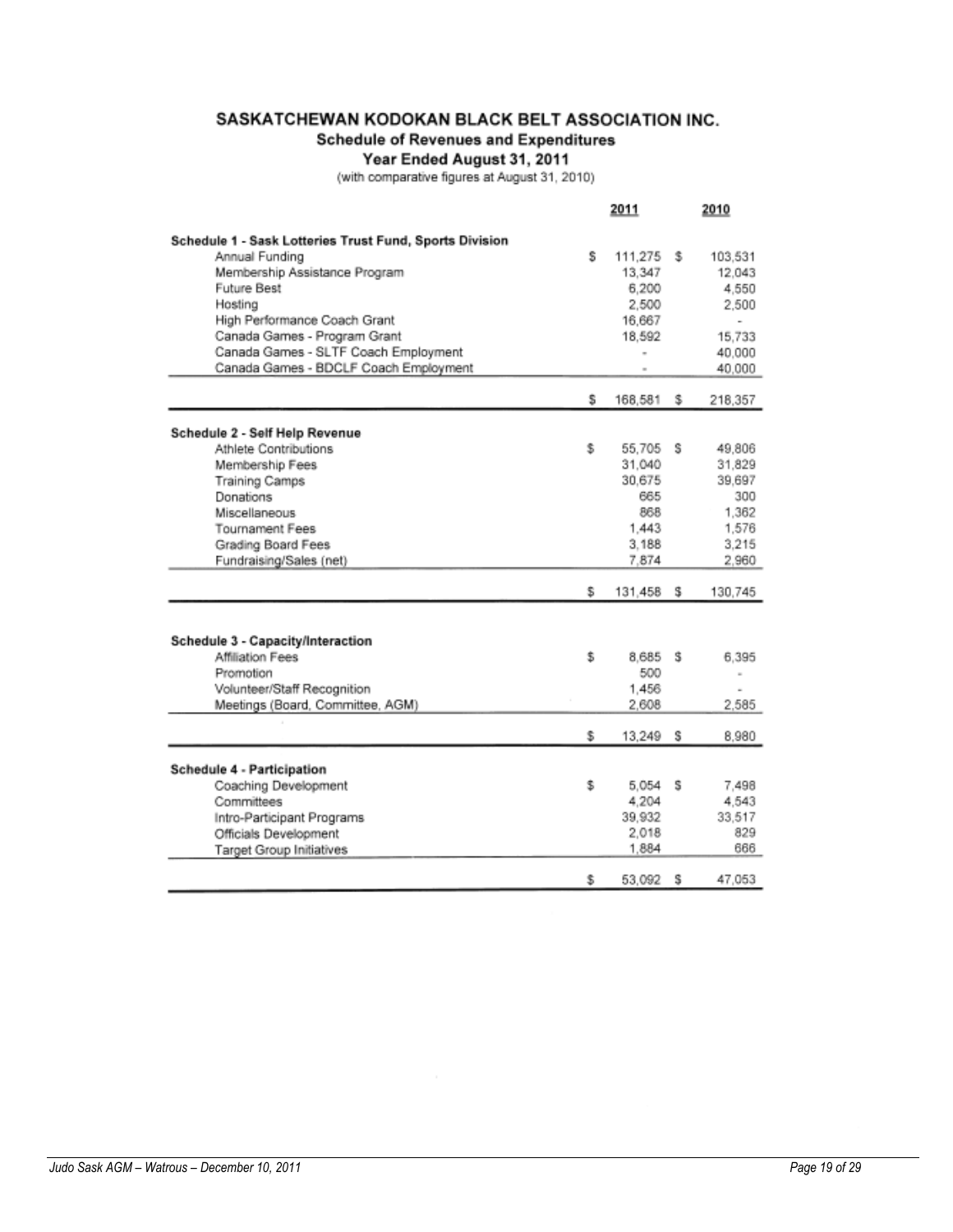# SASKATCHEWAN KODOKAN BLACK BELT ASSOCIATION INC.

# **Schedule of Revenues and Expenditures**

Year Ended August 31, 2011<br>(with comparative figures at August 31, 2010)

|                                             |    | 2011    |    | 2010    |
|---------------------------------------------|----|---------|----|---------|
| Schedule 5 - Excellence                     |    |         |    |         |
| Athlete Development                         |    |         |    |         |
| Athlete Assistance                          | s  | 2.800   | s  |         |
| Competition                                 |    | 54.048  |    | 55,710  |
| Talent Identification                       |    | 237     |    |         |
| Training/Athlete Development                |    | 3,892   |    | 417     |
| Coaching Development                        |    |         |    |         |
| High Performance Coaching Salary & Benefits |    | 23.530  |    |         |
| Coaching Development                        |    | 23.476  |    | 4.047   |
| Officials Development                       |    | 5.734   |    | 3.424   |
| Team Uniforms                               |    |         |    | 3.286   |
|                                             |    |         |    |         |
|                                             | s  | 113,717 | s  | 66,884  |
|                                             |    |         |    |         |
| Schedule 6 - Categorical Grants             |    |         |    |         |
| Future Best Grant                           | s  | 6.200   | s  | 4.550   |
| Hosting                                     |    | 2.500   |    | 2,500   |
|                                             |    |         |    |         |
|                                             | s  | 8.700   | s  | 7.050   |
|                                             |    |         |    |         |
| Schedule 7 - Membership Assistance Program  |    |         |    |         |
| Avonhurst Judo Club                         | s  | 1.439   | s  | 1.300   |
| Battleford Judo Club                        |    | 1.500   |    |         |
| Lloydminister Judo Club                     |    | 497     |    | 2,000   |
| Prince Albert Kenshukan Judo Club           |    | 1.450   |    |         |
| Regina YMCA                                 |    | 1,300   |    |         |
| St. Brieux Judo Club                        |    | 800     |    | 450     |
| Swift Current Judo Club                     |    | 123     |    | 800     |
| Vibank Judo Club                            |    | 550     |    | 2.280   |
| Watrous Ju No Ri Judo Club                  |    | 1.956   |    | 2,350   |
| Saskatoon YMCA                              |    | 1.700   |    | 1.093   |
| Senshudokan Judo Club                       |    | 2,032   |    | 2,400   |
|                                             |    |         |    |         |
|                                             | s  | 13,347  | s  | 12,673  |
|                                             |    |         |    |         |
| Schedule 8 - Canada Winter Games            |    |         |    |         |
| Administration                              | \$ | 1.383   | s  | 3,264   |
| Coach Employment                            |    | 31,575  |    | 53,862  |
| Coaching Development                        |    | 6.478   |    | 6,508   |
| Competitions                                |    | 18.162  |    | 37.490  |
| Training                                    |    | 8.105   |    | 298     |
| Sport Science                               |    |         |    | 401     |
| Other                                       |    | 1.576   |    | 396     |
|                                             | s  | 67.279  | s. | 102.219 |
|                                             |    |         |    |         |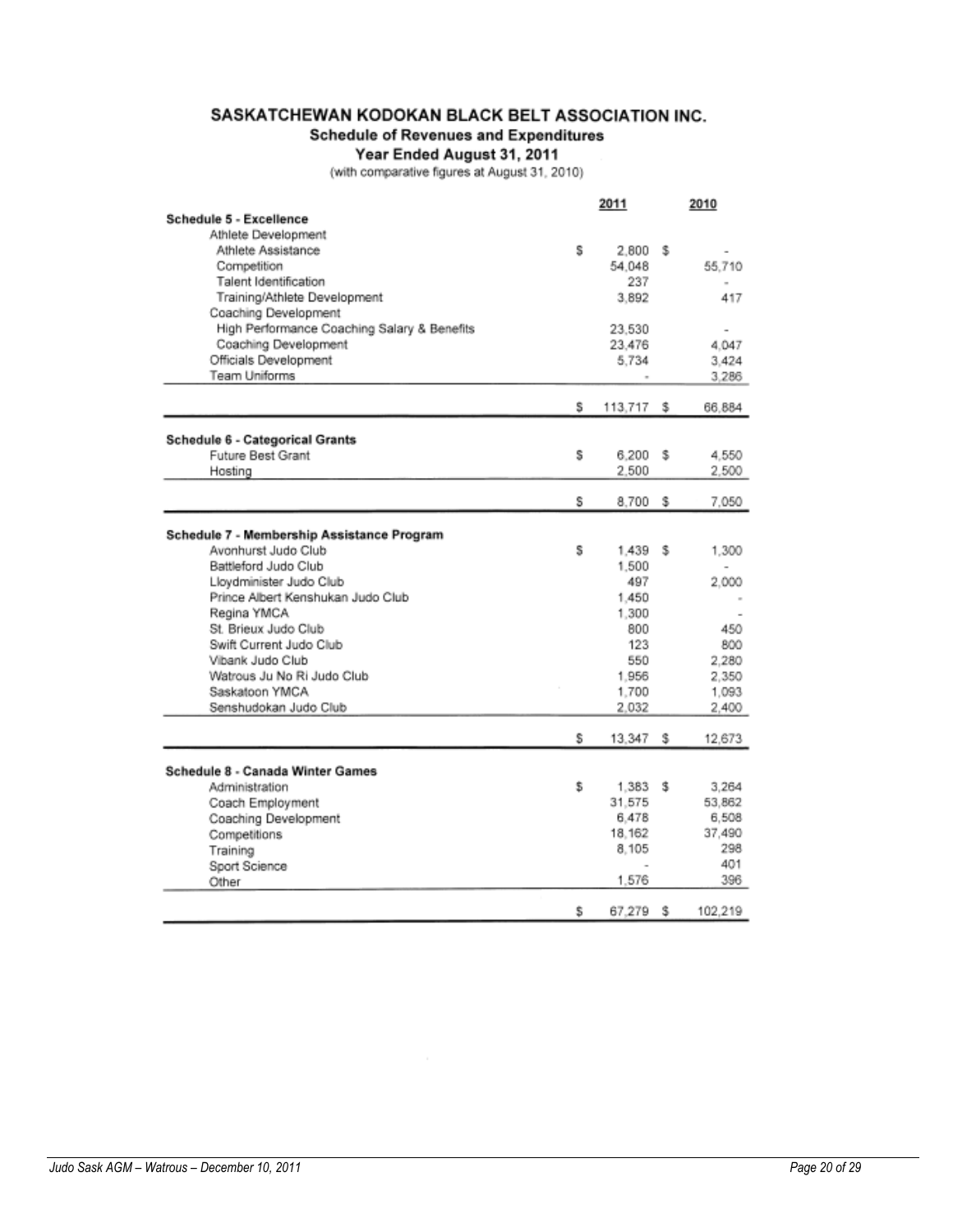### Finance Committee Report – Greg Seib **Item 11a-8** Item 11a-8

It wasn't really all that long ago that we were able to be together like this. As discussed last AGM this change of date is to comply with Sask Sport's guidelines. We will be working closely with Sask Sport to alleviate any other concerns they may come up in the future.

As you are aware all sport groups in Sask. have gone through an assessment this past year. This now forms the basis of our funding levels for the next 3 years. We were notified in July that our funding level for 2012/13 would be \$129,900, an increase of approx. \$3000 from the previous budget. We also were awarded an extra \$3900 in 2011/12, and an extra \$1700 in the 2012/13 season for the MAP grant.

In June Kelly & I attended the Sask Sport AGM in Regina. It was reported that because of unprecedented high lottery sales, they are experiencing increased income. From this I am hoping Sports groups will see increased levels of funding in the future.

With regards to the MAP grant I am disappointed to report that we did not receive enough applications to distribute all the funds again this year. I have initiated a second call for proposals and intend to distribute the funds shortly.

I respectfully submit my report, Greg Seib Judo Sask Chair of Finance

# Athlete's Representative Report – Nicole Dyck Item 11a-9

After being elected as Athlete's Representative I have taken over the Judo Sask. Athlete's Forum Facebook group. I have tried to make myself more accessible to athletes in Judo Saskatchewan and open to all ideas and comments that they have.

I was approached by Senior athletes with a concern about an alcohol policy. There has been a no alcohol policy in place for many years and the Executive decided to keep alcohol out of Team Saskatchewan events. However, we have come up with a compromise that allows senior members, when travelling with the team, to go out at the Head Coaches discretion. A curfew will be set and followed with consequences if broken.

Another issue that I brought before the board dealt with Wrestling Provincials and Judo Provincials being on the same day (March 17). It was decided that for those athletes who qualify for Wrestling Provincials, they must attend the Judo Saskatchewan team training on March 18 in Moose Jaw. If they attend the training it will count as if they participated in the entire mandatory event. This is only for athletes who qualify for Wrestling Provincials. Judo Saskatchewan Provincials are mandatory for those athletes hoping to qualify for Junior and Senior Nationals.

This covers everything that I've done since I've been elected. I continue to try and make myself known and accessible to all athletes in Judo Saskatchewan.

Nicole Dyck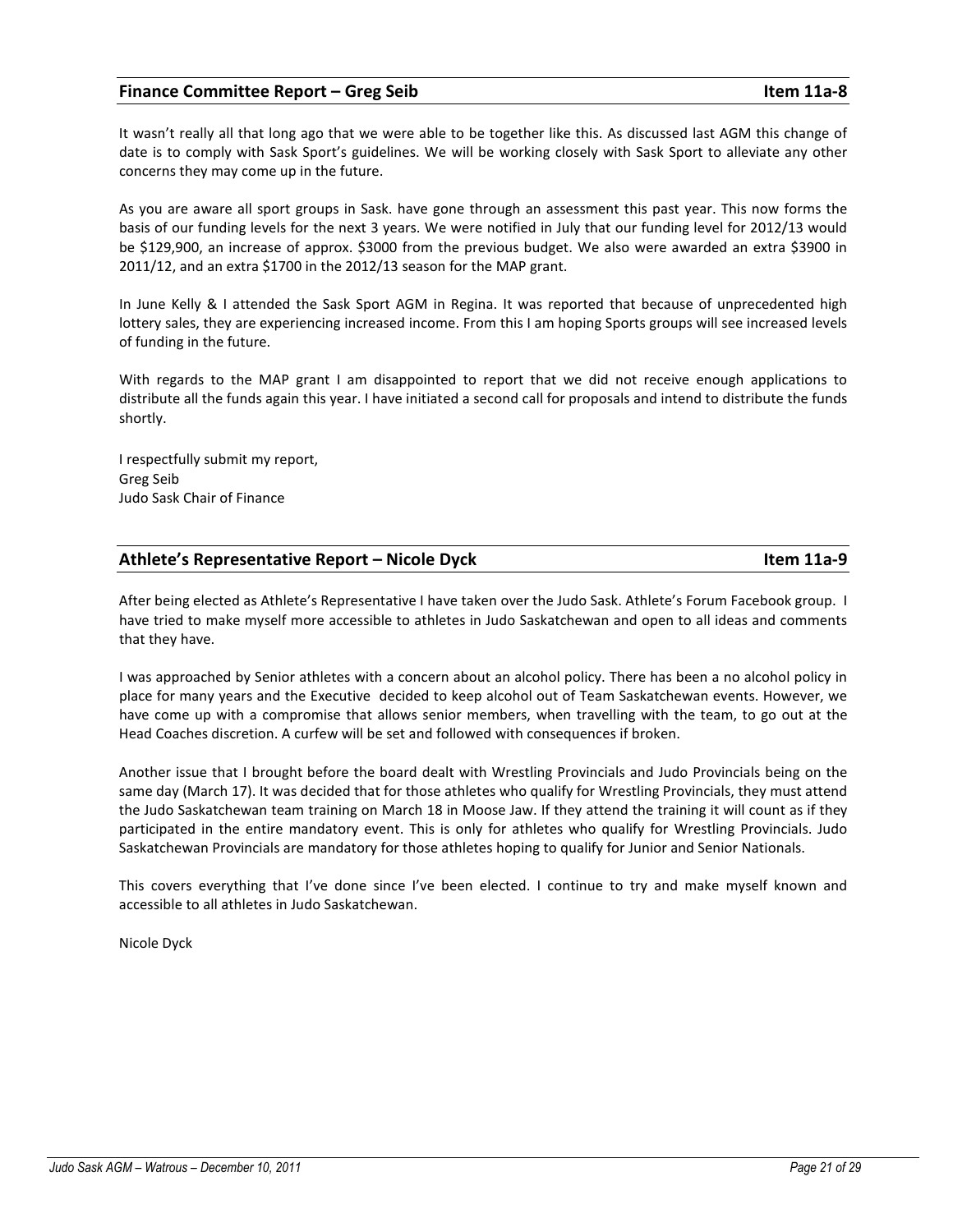# Registrar's Report – Kate Schneider **Item 11a-10**

During the 2010-2011 season, we had twenty clubs register, two are new and one did not register this year. Our membership is below that of the last two years, with the decrease found in Ka-Newonaskasehtew not registering this year. Of those registered so far this year, 193 are eligible to vote at this AGM.

|                                      | 2009-2010 |                | 2010-2011      |                |
|--------------------------------------|-----------|----------------|----------------|----------------|
|                                      | Mudansha  | Yudansha       | Mudansha       | Yudansha       |
| <b>Avonhurst (Regina)</b>            | 24        | 2              | 32             | 2              |
| <b>Battleford</b>                    | 30        | $\overline{2}$ | 51             | $\overline{2}$ |
| <b>Bridges (Saskatoon)</b>           |           |                | $\overline{2}$ | $\mathbf{1}$   |
| Ju No Ri (Watrous)                   | 41        | 7              | 40             | $\overline{7}$ |
| Ka-Newonaskasehtew<br>(Gordon's)     | 28        | 1              |                |                |
| <b>Kenshukan (Prince Albert)</b>     | 44        | 4              | 23             | 6              |
| Koseikan (Moose Jaw)                 | 114       | 9              | 98             | 10             |
| Lloydminster                         | 101       | 6              | 107            | 4              |
| LaRonge                              | $\Omega$  | 4              | $\Omega$       | 4              |
| <b>Melfort</b>                       | 13        | $\overline{2}$ | $\Omega$       | $\mathbf{1}$   |
| <b>Meadow Lake</b>                   | 3         | 0              | 3              | $\Omega$       |
| Pense                                | 38        | $\Omega$       | 50             | $\mathbf{1}$   |
| <b>Prairie Spirit (Saskatoon)</b>    |           |                | $\overline{2}$ | $\overline{2}$ |
| <b>Regina Y</b>                      | 42        | 4              | 28             | 5              |
| <b>South Corman Park (Saskatoon)</b> | 33        | 5              | 37             | $\overline{7}$ |
| Senshudokan                          | 47        | $\mathbf{1}$   | 49             | $\overline{2}$ |
| Saskatoon Y                          | 43        | 14             | 47             | 13             |
| <b>Stanley Mission</b>               | 26        | $\mathbf{1}$   | 18             | $\Omega$       |
| <b>St Brieux</b>                     | 9         | $\mathbf{1}$   | 15             | $\mathbf{1}$   |
| <b>Swift Current</b>                 | 20        | 3              | 27             | 3              |
| <b>Vibank</b>                        | 32        | $\overline{2}$ | 34             | $\mathbf{1}$   |
| <b>Totals</b>                        | 688       | 68             | 656            | 74             |
|                                      |           | 756            |                | 730            |

Judo Canada had changed their format for registering. I feel that this format is easier, as the fees are calculated automatically according to birth year.

I took over Registrar in the fall of 2010 and had a steep, fast learning curve. On the Judo Sask web site, under the Forms link, I have provided an FAQ document. It should answer most of your registration questions. I have also provided a Belt Promotion Form. It is very similar to the old form, with a couple of minor changes. Thank you to everyone for sending your registration fees to the Registrar. It certainly has made it easier to keep track of payments.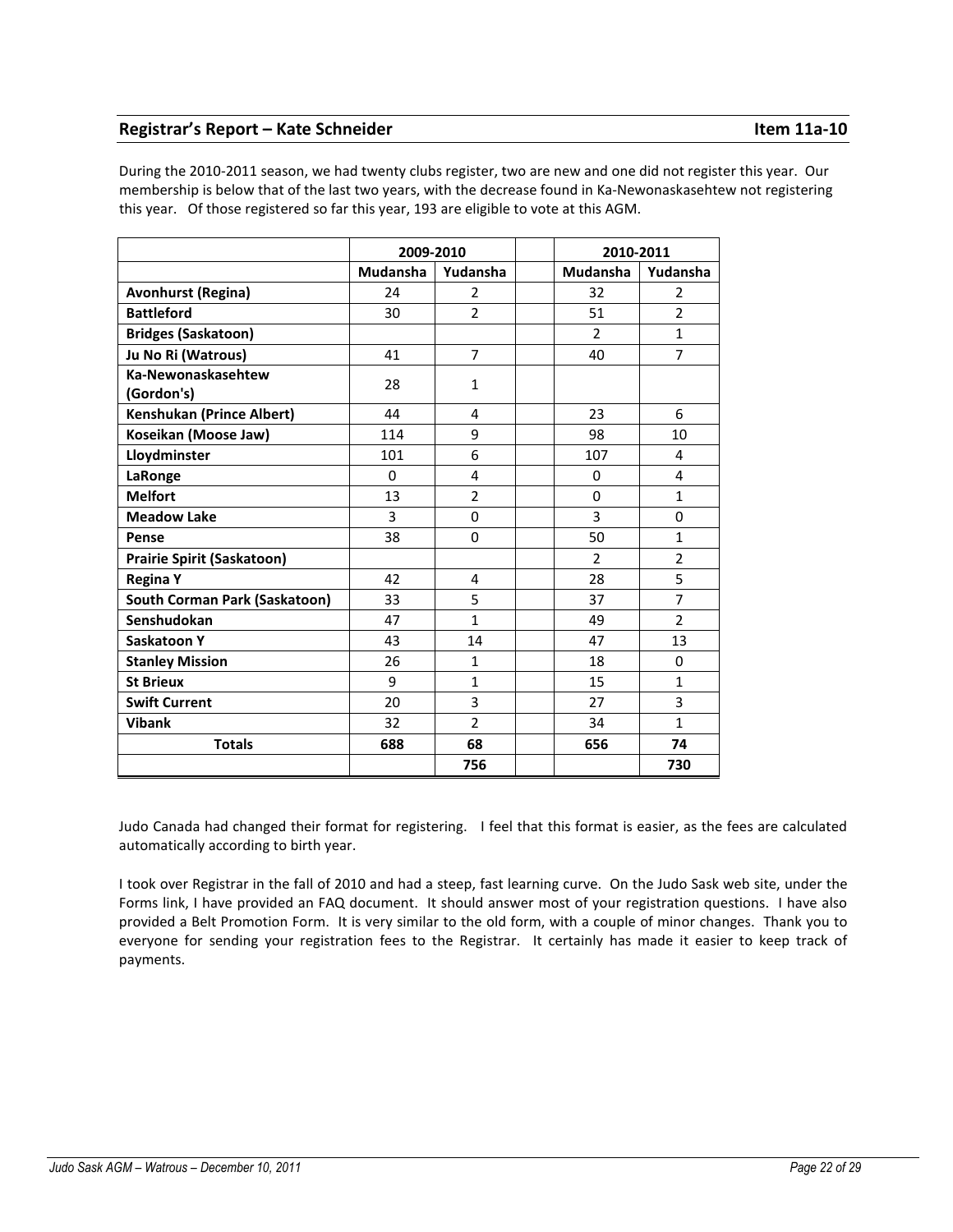# Sport For All Committee Report – Lynn Schaan Item 11a-11

The Sport for All Committee of Judo Sask has had another busy and successful year.

### Winter Camp Dec. 28-30, 2011

Winter camp will be held at Watrous Winston High School. We are still taking applications for winter camp and I encourage all club coaches, athletes and parents to consider this camp. There are still some subsidies available for athletes whom meet the criteria under the marginalized athletes funding. Thank you to the volunteers who have offered their time and talents to this winters camp. I encourage everyone to get involved.

### Cresting Program

Thank you to Kelly Sieb who continues to take care of the cresting program. This year there were fewer requests for crests. I encourage clubs to take advantage of this program.

### Sport for All/Goodwill Camp (May 2011)

The Sport for All/Goodwill Camp was held in Moose Jaw the weekend of May 6-8, 2011. The weekend was very successful with over 30 athletes present. This was for athletes born in the years 1998-2002. Thank you to the volunteers in the kitchen for the weekend providing all the meals and snacks to the athletes and coaches. We are in the early planning stages for the 2012 camp which will be held in May at Moose Jaw. Each club in the province can send three athletes (minimum on female).

### Pizza Party

The Sport for All program will have a pizza party after the Watrous tournament in December.

We plan at least one more pizza party and invite the clubs who are hosting tournaments in the next year to contact me if they would like one for their community. I encourage everyone to attend these events as this is certainly a way to keep the financial costs down for families. Remember that white-orange belts attend for free and all others are \$5.00 a person.

### Summer Camp

The summer camp held at LCBI in Outlook the week of August  $7-13<sup>th</sup>$  was very successful. It was a great week of judo and all the athletes enjoyed the carnival, swimming, campfires, soccer and a chance to develop new friendships and reconnect with old friends. A delicious turkey banquet and dance followed—lots of great food and fun music and a fitting way to end a week of hard work by the athletes and the volunteers. The volunteers at the summer camp are critical to making the camp successful and I encourage everyone to volunteer some of their time to help out. Your support and time is always needed and we try to find a job that will make the week fun for you as well. We had athletes from Sask., BC, Alberta, Manitoba, Nova Scotia, Ontario attend this years camp. Judo Sask should be proud of the wonderful reputation of this summer camp. Big thank you to the summer camp volunteers: Jean Morrison, Nola Lehner, Nicole Poliakiwski, Alisa Cipwynk, TV Taylor, Winnie Frank, Darlyn Hunt, Blair Taylor and Greg Seib.

Our guest coach Jason Morris provided excellent technical skills to the athletes and we were fortunate to have JP Catin provide three days of instruction as well.

The addition of an on the mat medical person during all trainings was a definite improvement from the previous years camp. Also special thanks to Andrew Yuen who was brought into camp as a recreation director to plan, provide and carryout activities for the youngest group of judoka. This provided more structure to the day for these judoka and contributed to the camp running more smoothly.

The upcoming year's Summer Camp will be held on August 5-10 at the same location in Outlook. We are welcoming new (and the previous) volunteers to help in the various positions: kitchen, male and female chaperoning, registration, activity coordinator etc. Consider committing some time to this event – you will enjoy it. We said a fond farewell to Winnie who has been a tireless volunteer in the winter and summer camp kitchens for many years. Thank you Winnie.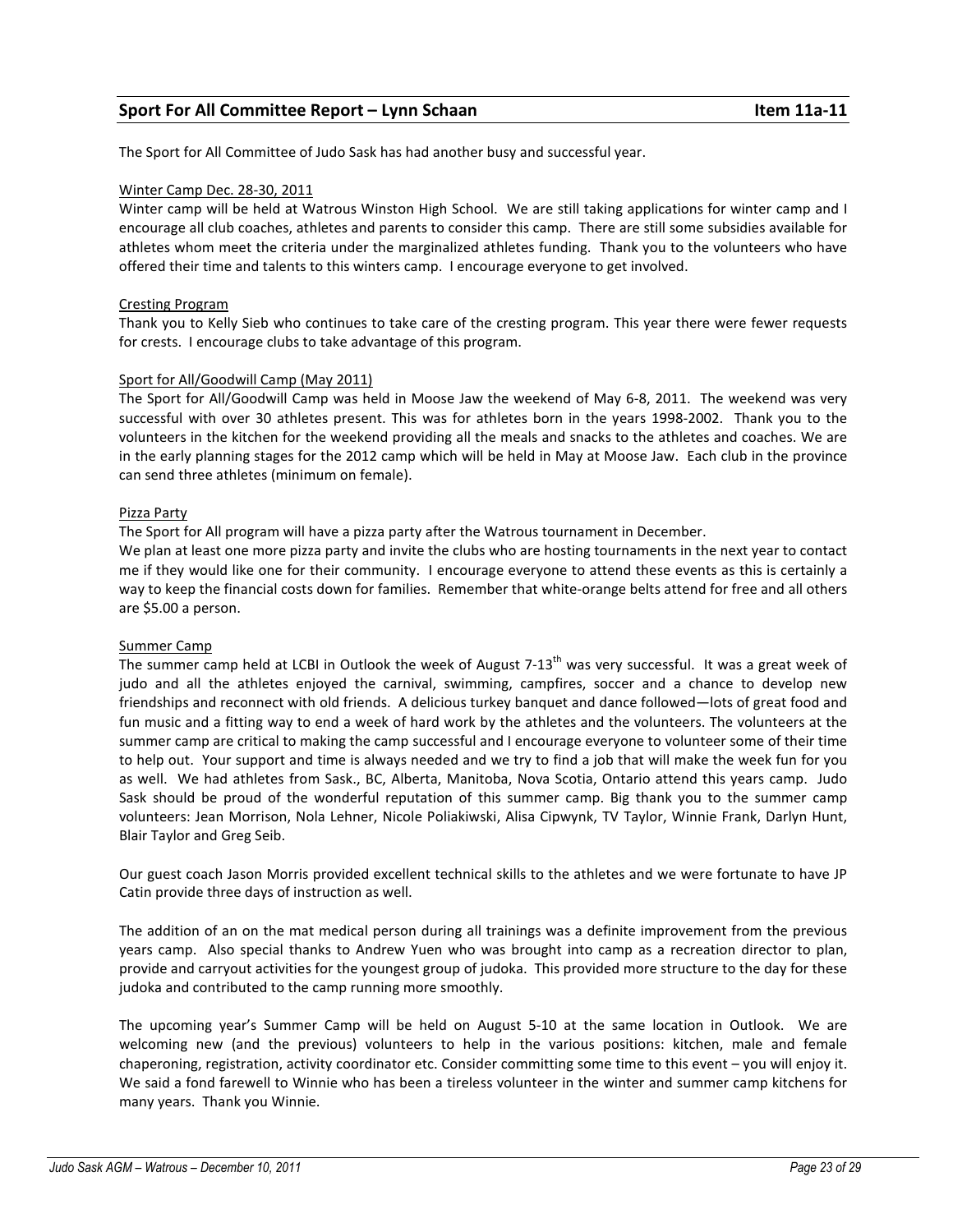Please note that this year you can send the younger athletes for a half camp. Coaches and parents please look at this option for your younger athletes – a six night summer camp with 100 plus athletes is not a great first overnight experience and can be quite overwhelming.

Ewan and I met with the Sask Sports representative Cheryl McCallum to look at ways to engage more athletes in the sport of judo. We will continue to work on this together.

Please visit the Judo Sask website to review the Sport for All programs. I welcome the feedback that comes my way as to changes you would like to see in the Sport for All program. I am currently seeking two more members for the Sport For All committee. Please feel free to contact me about any of the programs within Sport for All by email lynnschaan@hotmail.com or by phone 306-477-1879.

Respectfully Submitted by: Lynn Schaan Chair Sport for All Judo Saskatchewan

# Chair of Coaches Report – Dan Orescanin **Item 11a-12** and Item 11a-12

Since the last AGM in April, I have attended all Executive meetings, and chaired all Selection Committee meetings. I attended the Quebec Open and part of the team training in Moose Jaw in September. I attended the level II NCCP course in Saskatoon.

The Coaches Committee consists of the following: Dan Orescanin as Chair, Chris Dournstauder - member, Danielle Beaton - member Ewan Beaton - member.

The Selection Committee is comprised of Chair of Coaches - Chairperson, Provincial Coach - member and President - member.

We have submitted a proposed budget and plan to the Executive for the 2012/13 judo season and this was approved at the July Executive meeting. We have developed and approved a selection criteria for the 2012 National championships and this is posted on the Judo Sask webpage for your review. I have met with the athletes and explained the selection criteria and encouraged their full involvement. I have also met with all of the coaches that attended the coaches retreat and restated the purpose of the rubric.

With the change of date for the AGM we are required to change the date of the Awards banquet. As part of a group we made a recommendation to the Executive and the Awards Banquet will be held following the last provincial tournament each year. This year the banquet will be held in Lloydminster on April 28, 2012.

I respectfully move acceptance of my report. Dan Orescanin Dec 10, 2012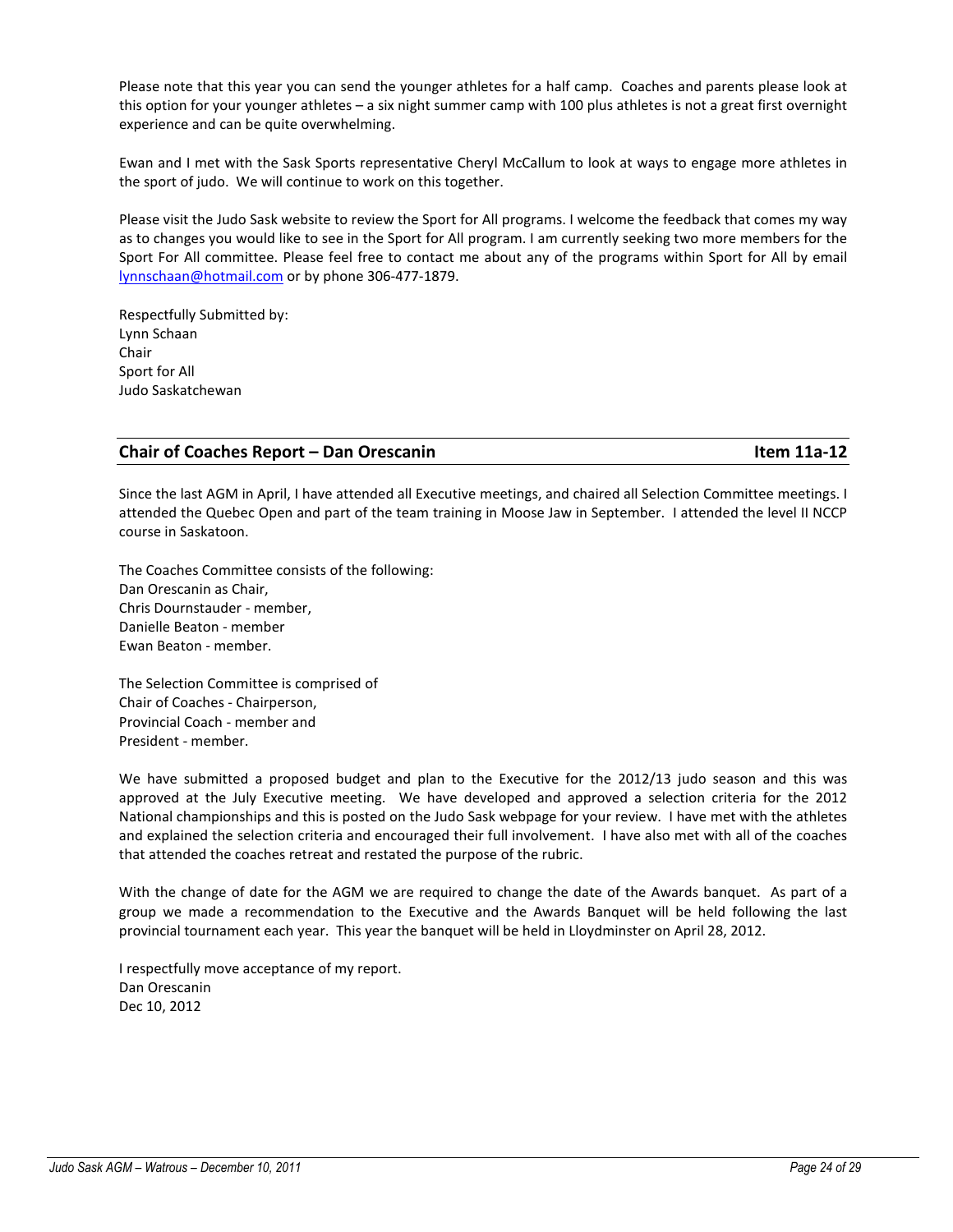# High Performance Coach & Director of Development Report – Ewan Beaton Item 11a-13

It has been only a half season since the last AGM with not many major changes in the program and development of the team. The key focus for the next few years is the development of a more classical judo style that matches up with the IJF rules changes. It is very important that coaches and athlete embrace the fact that there has to be a refinement of the technical skill set of everyone within the Judo Saskatchewan system.

The athletes in Judo Saskatchewan have improved and are heading in the right direction even though their results do not show in the medal standings all the time. Judo in Canada has developed quickly in the past 10 years with more professional coaches being employed by the provinces, many young Quebec Coaches running judo clubs as a full time business and the quotas for nationals being opened for more participation by bigger provinces. This will have an effect on the medal standings at national championships and we as a province need to dig down and meet these challenges head on with top level coaching, technical skill development and fitness training. The judo club coaches are the key to all development and it will be their responsibility to focus on improving their skill sets as coaches in efforts to improve Judo Saskatchewan's ranking at the national level. (We can do it) It is important that Judo Saskatchewan clubs and athletes understand that we have a limited talent pool and that working together and supporting Judo Saskatchewan events is a must. If Judo Saskatchewan is to improve at the national level it is very important that there is a great focus on the fitness & strength training, technical refinements and daily training intensity for athletes who will be competing at the national level.

Developmentally it is very important that young judoka in Saskatchewan are participating in the maximum number of competitions in the year. All young Judo U13-U11 should be taking part in all four Judo Saskatchewan events that they are eligible for. It is important that they get use to competing, traveling and meeting new people. These young athletes need to be taking advantage of the Summer Camp and Winter Camp where they will take part in top notch judo, a friendly environment and meet new friends. Judo Saskatchewan competitions are very important for the development of a young judoka – win or lose is not of great importance as long as the kids are doing their best and are learning. Only through competing can some of the true messages of judo be instilled into young judoka; courage, toughness, sportsmanship and learn how to deal with defeat. These are very important lessons that are important to be taught to all judoka and many times this can only be taught through competition. It is very important that clubs support Judo Saskatchewan competitions!

Since the April 2011 AGM in Saskatoon; I participated in judo 70 club trainings/club visits; I ran 2 team trainings, I ran training 4 camps (summer, Inter-Provincial Camp, Fall Camp , Sports for All), I attended 2 in province competitions, I spent 34 days out of province on judo related events.

### Competitions

I attended the following provincial competitions in the 2011 season: November 26, 2011 - Saskatoon December 10, 2011 - Watrous

I attend the following out of province competitions in the 2010/11 season: Senior Nationals, Edmonton, AB 2011 Junior Nationals, Sept-Illes, QC, July 2010 Quebec Open, Montreal, October 2011

### Team Training & Training Camps

Sports For All Good Will Training Camp, May 2011 Senior Nationals Training Camp, Edmonton, May 2011 Inter Provincial Training Camp June 2011 Junior Nationals Training Camp, Sept-Illes, July 2011 Judo Saskatchewan, Summer Camp, August 2011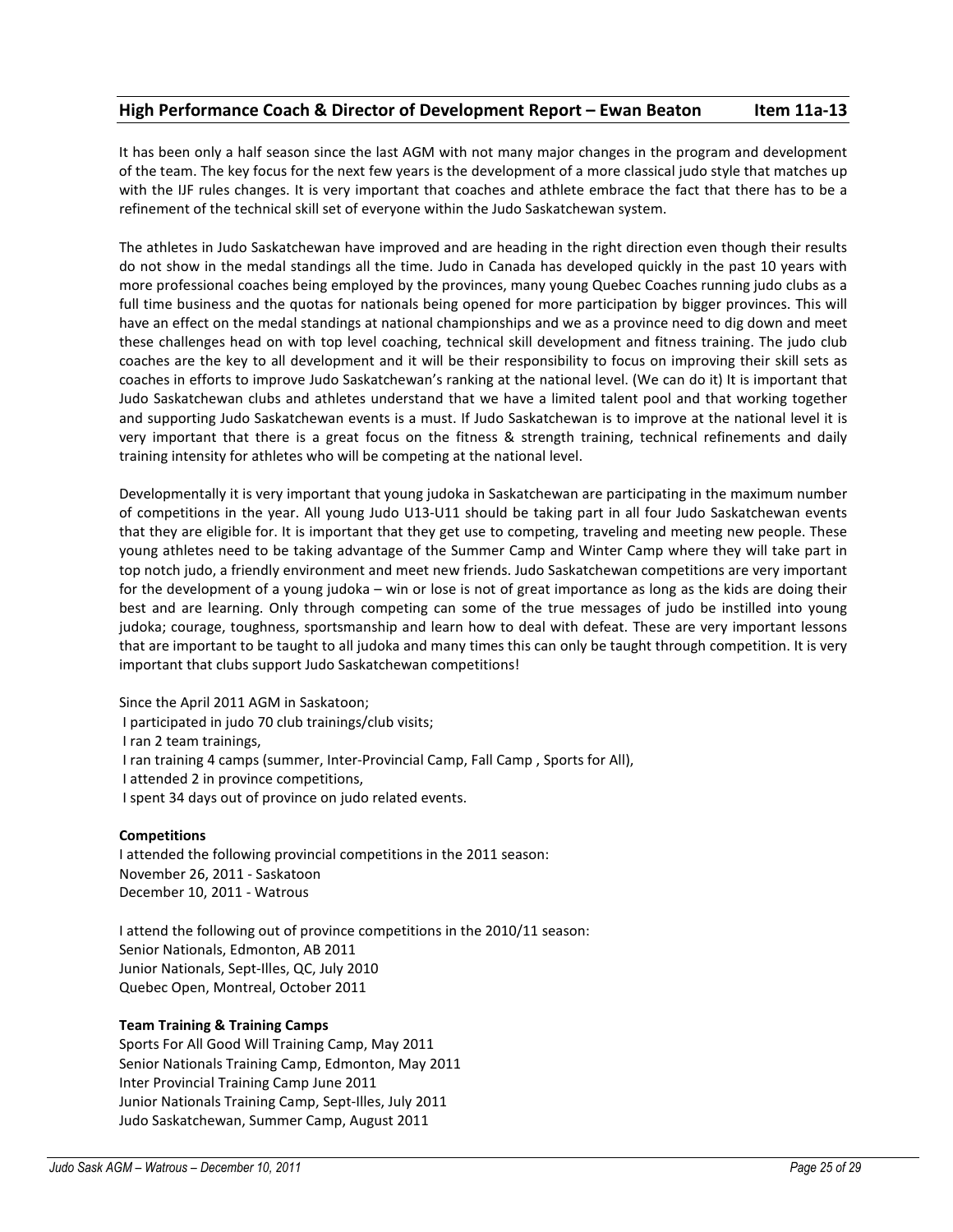Moose Jaw Team Training, September 2011 Quebec Open Training Camp, Montreal, October 2011 Saskatoon Team Training, November 2011 Watrous Team Training, December 2011

### Regional Trainings

Moose Jaw – May 2011 Pense – June 2011 Watrous – June 2011

I have helped developed the following programs/events during the past season:

- A) Canada Winter Games Program
- B) Coaches Retreat
- C) High Performance Selection Criteria
- D) High Performance / Canada Winter Games Sport Science Program & Strength Program
- E) Judo Saskatchewan Monthly Update Program
- F) Judo Saskatchewan Athlete Promotional & Sponsorship program
- G) NCCP Programs

### Thank you

Ewan Beaton Judo Saskatchewan High Performance Coach and Director of Development

### Grading Board Report – Robb Karaim **Item 11a-14** Item 11a-14

The following are the present Judo Saskatchewan Grading Board Members:

Robb Karaim, Chairman (Yondan) Lloyd Keller, Past Chair (Yondan) Robert Beaumont, (Godan) Allan Few, (Godan) Brian Cook, (Godan) Pat Pattison, (Yondan) John Renouf, (Yondan) Kate Wittman (Sandan)

A minimum of three (3) grading board members are required for a grading.

The Judo Canada syllabus states that we must hold at least two Provincial Gradings per year. Gradings and Kata Clinic dates will try to be set in accordance with the Judo Sask Schedule of events, in efforts to avoid conflicting events.

Judoka must be a registered member in good standing with Judo Saskatchewan for the period of time they are claiming to be active. Judo Canada National Grading forms are completed in full (by the candidate and their sensei) and the required points and conditions must be met to qualify.

The Provincial Grading Board hosted three gradings since the last AGM.

There was a grading held on April 30, 2011 in Regina after the AGM. The following members were graded.

SHODAN: Mike Horvey SANDAN: Jim Wiens

The Spring grading was held at the Saskatoon YMCA on June 11, 2011. The following members were graded.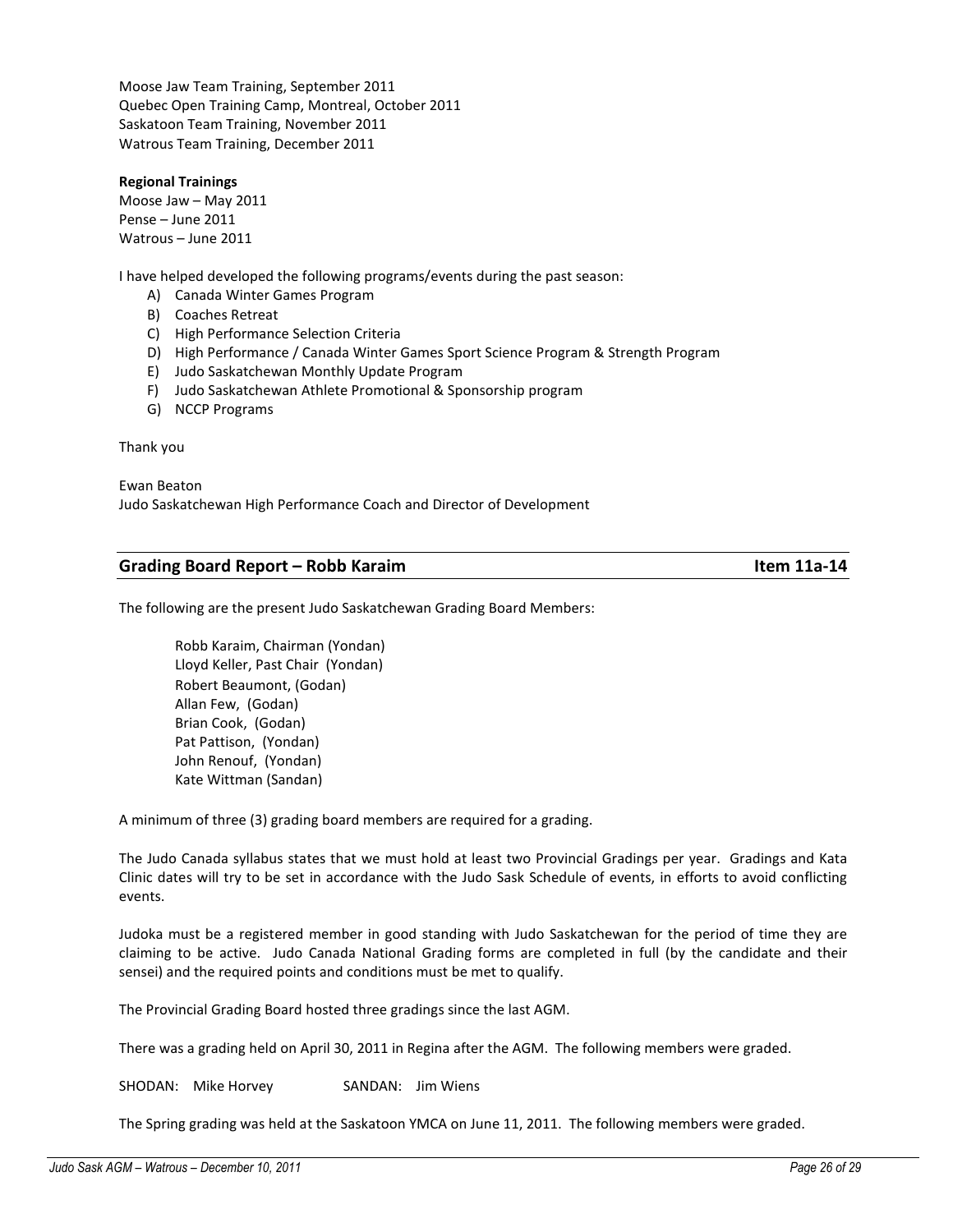SHODAN: Blair Taylor, Neil Gendzwill, and Blaine Chartrand

There was a summer kata clinic and grading held on August 27/28, 2011 at the Saskatoon YMCA. The kata clinic was Goshin Jutsu and was well attended.

The following judoka were graded the following day.

SHODAN: Bishop Sommerfeld NIDAN: Garth Rivers YONDAN: John Renouf

Judo Saskatchewan also had a Nage no kata clinic for the Judo Saskatchewan membership in Moose Jaw on November 22, 2011. This clinic was sparsely attended for no apparent reasons.

These clinics were put on by Grading Board member Pat Pattison with much appreciated assistance from his Uke Blair Doige.

Upcoming Gradings:

- December 17, 2011 in Regina. (Grading notice is on the Judo Sask webpage)
- Spring grading will most likely be June 9, 2012. (Location to be determined)

Upcoming Kata Clinics:

• Possibly April 14, 2012. (Location and kata to be determined by Pat Pattison in the near future)

The National Grading syllabus dated September 01, 2010 edition is the new syllabus approved by Judo Canada and all gradings will follow this protocol without exception.

2010-2011 Budget: \$1000. The grading Board was just under budget for last year.

Robb KARAIM Grading Board Chairperson

| Item 11a-15 |
|-------------|
|             |

Since April 30, 2011, as Chair of Officials I have helped assess the current state of referees in Judo Saskatchewan and have made updates to the Long Term Development plan to move in a positive direction in the Province.

On November 5, 2011 at the Regina YMCA, there was a 5 hour referee clinic which covered many topics as well as clarifying the latest rule changes and protocols Judo Saskatchewan will be using at future provincial tournaments. The clinic was attended by 21 referees both new and old. Seven of these attendees were not even on the current referee list and hopefully will come out and further their development at the upcoming tournaments.

Judo Sask currently has 48 active referees. The biggest area of participation is in the U15 and U17 age groups. These young referees have shown maturity and composure in the past few tournaments. My goal is to ensure that they are given proper guidance so they are able to develop to their full potential as competitors yet still grow as referees and have fun at the same time.

Here is the breakdown of active referees at each level:

| National $A - 5$ | National B - 3   | National C - 3   |
|------------------|------------------|------------------|
| Provincial A - 7 | Provincial B - 5 | Provincial C - 9 |
| Novice - 16      |                  |                  |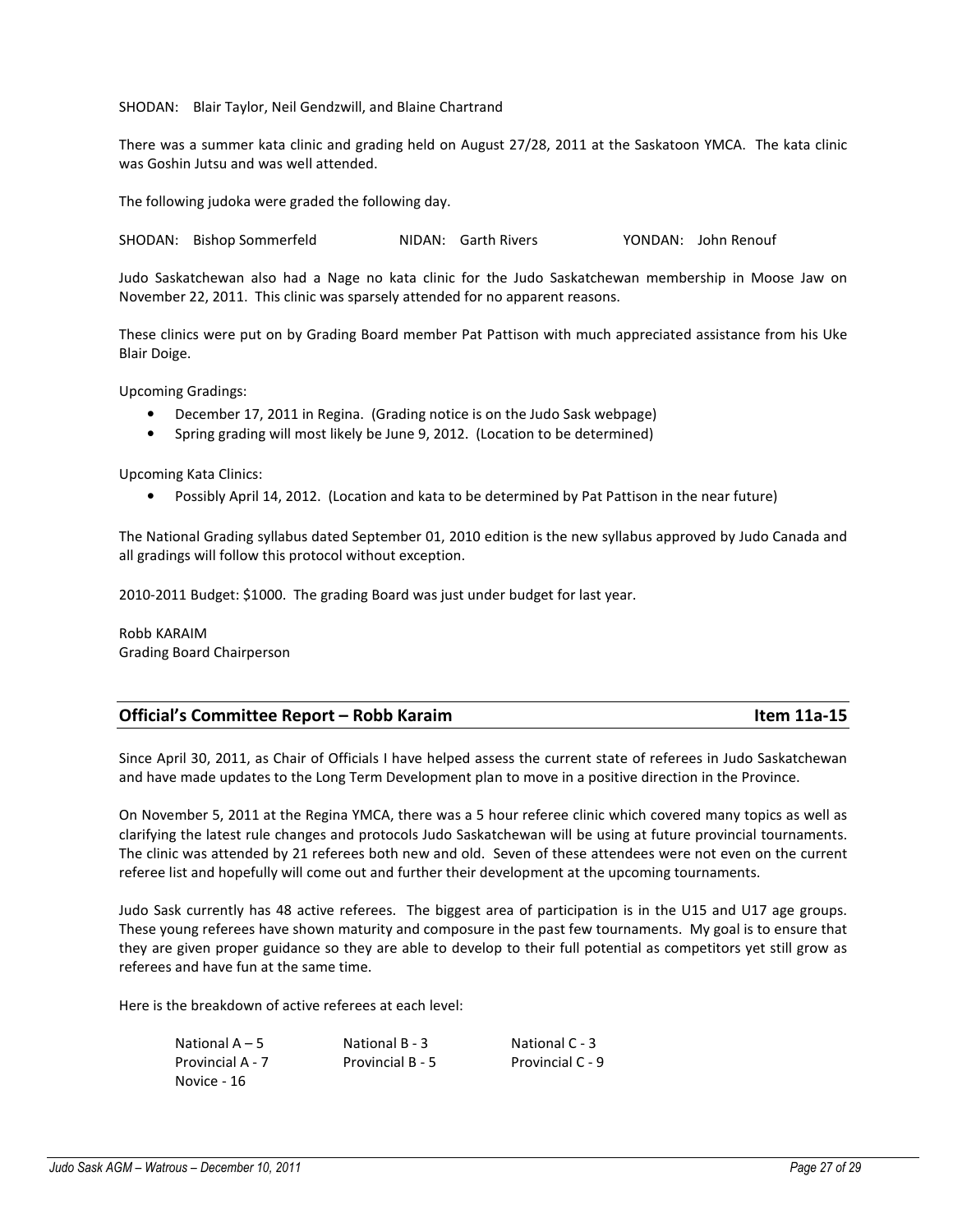The first official Provincial Referee Grading will be held in Watrous on December 10, 2011. The grading was going to be held at the Provincial Championships in Moose Jaw, however with a high number of younger referees still competing, the focus should be on competition first at that event. A second Grading may be held in Lloydminster in April 2012 depending on the development throughout the year.

Referees who were selected by Judo Sask and traveled out of province this year.

Quebec Open - Robb Karaim, John Renouf

The following referees were selected by Judo Canada:

- Senior Canadian Championships in Edmonton, AB John Renouf
- Junior Canadian Championships in Sept. Iles, Que. Robb Karaim

Robb KARAIM Chair of Officials

### NCCP Report – Ewan Beaton Item 11a-16

Judo Saskatchewan held a Dojo Instructor Course in Saskatoon on September 31, October 01 & 02, 2011 with seven instructors taking part.

Judo Saskatchewan held a Dojo Assistant Course in Lloydminster on November 11, 12, 13, 2011 with 16 people taking part in the session.

### Certified Coaches: (information sent into CAC & Judo Canada)

D.A. Bob Evoy – South Corman Park D.A. Brain Cook – Moose Jaw D.A. Garth Rivers – Moose Jaw D.A. Ronnie McKenzie – Stanley Mission

### Changes – April 2012 Maintaining Certification:

As of April 2012 all coaches will be asked to maintain their certification through professional development credits (PD) and methods. The CAC/NCCP feels that it is important for coaches to keep developing themselves as coaches. If a coach does not reach their professional developmental credits within 5 years they will lose their certification and have to take the courses again. There will be many different pathways to gain PD credits and it will be out line in the coming months.

Example: The Judo Saskatchewan Coaches Retreat might be worth a certain amount of PD credits every year. (Tentative)

### Context (includes any gradation) Certification validity is 5 years

Dojo Assistant 10 points (Level 1) Dojo Instructor 20 points (Level 2) Coach - Competition – Development 30 points (Level 3) For more information please visit the Judo Canada NCCP Policy – page 15/16 http://www.judocanada.org/system/wp-content/uploads/2011/05/National-Coaching-Certification-Policy.pdf

Thank you

Ewan Beaton Judo Saskatchewan High Performance Coach and Director of Development NCCP Chairperson